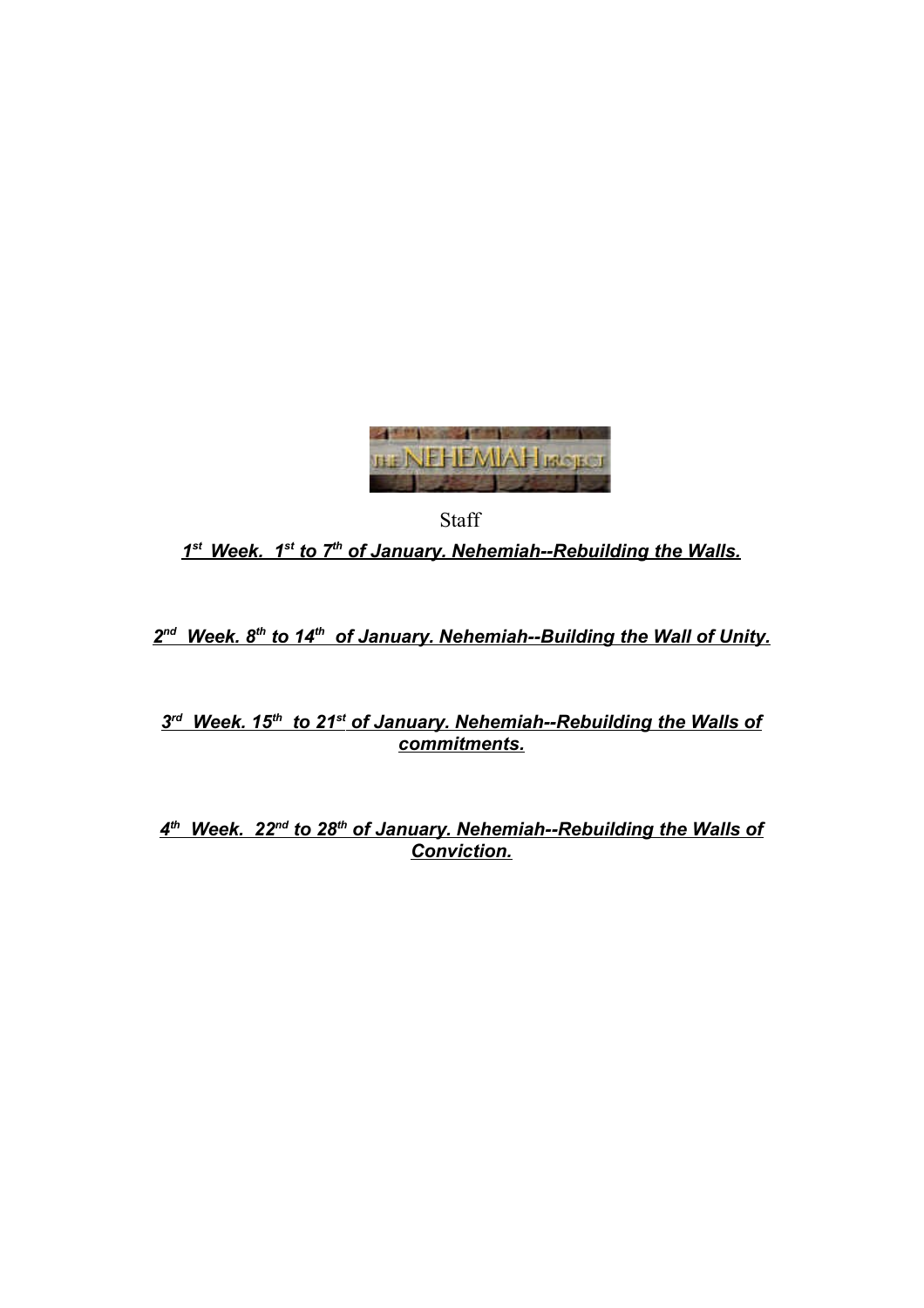## **Nehemiah Quiet Time Series**

## *1 st Week. 1st to 7th of January. Nehemiah--Rebuilding the Walls* **Day 1. Wednesday 01-01-03**

## **1. Background**

## **A. Storyline**

For hundreds of years the city of Jerusalem had existed as the capital of Israel, the home of the altar and the temple, and a symbol of strength to every Jew. In 1000 BC, David reigned as king over Israel, the most powerful nation in all the land. It was a glorious time to live in Jerusalem. But as time passed, the Jews drifted from their God. Civil war broke out, and sin overtook both the leaders and the people. After many warnings through the prophets, God finally brought judgment against his people and his city. In 586 BC, God caused Judah (the Southern Kingdom) to be captured by the Babylonians and taken into exile. It was then that the dream was born to return to Jerusalem some day to rebuild their beloved city. But this dream would not come true easily. It would take three different leaders making three different trips home over a period of almost 100 years to finally bring about the restoration of the altar, the temple, the city wall, and the true worship of God that is triumphantly recorded in the book of Nehemiah. The first return of the Jews to their homeland of Palestine was led by Zerubbabel in 538 BC. God used Zerbbabel to lead the people to rebuild the altar and the temple. God also used the prophets Haggai and Zechariah to preach to the people during this time. The second return of the Jews to Jerusalem was led by Ezra in 458 BC. God used Ezra to bring about a spiritual reformation of the people. But they would need spiritual reformation again and again. God also used the prophet Malachi to preach to the people during this time. The third return was led by Nehemiah in 444 BC. God used Nehemiah to lead the people to rebuild the city wall. He and Ezra worked together to restore the true worship of God in Jerusalem.

## **B. Setting the Scene**

The book of Nehemiah begins with Nehemiah living in Persia among the exiled Jews who had not yet returned to Jerusalem. He hears a report from some brothers who had recently come from Jerusalem that although the altar and the temple had been rebuilt, the city wall is still in ruins and the Jews living there are in great trouble and disgrace. Nehemiah is greatly moved by the fact that God's people are living in such disgrace and so, after much mourning, prayer and fasting, he feels compelled by God to ask the King of Persia's permission to go back to Jerusalem himself as a temporary governor and lead the people back to spiritual victory. What follows is one of the most inspiring "come back stories" ever in the history of God's people. It is a story of prayer rediscovered. It is a story of faith rekindled. It is a story of what God's people can do when they are truly unified in their mission, in spite of severe opposition.

## **C. Summary of Key Dates and Storyline**

- 586 BC = God causes Judah (the Southern Kingdom) to be captured by the Babylonians and taken into exile because of their sins.
- 539 BC = Babylon falls to Persia, who is led by Cyrus, a man whom God will cause to allow his people to go back to their homeland of Jerusalem, in the land of Palestine, in order to rebuild their city, their temple, and their worship of God.
- 538 BC = Many of the Jews excitedly return from Babylon to Jerusalem in order to start this restoration project. But after a noble start, they soon get distracted and sidetracked. (Ezra 1-4 describes this.)
- 520 BC = Haggai and Zechariah prophecy in Jerusalem in order to get the people focused back on the work of God. The people repent of their laziness and self-focus and the temple reconstruction resumes. (See Ezra 5-6; and the books of Haggai and Zechariah.)
- 516 BC = The rebuilding of the altar and the temple is completed. (Ezra 6)
- 465 BC = The worship of God is again half-hearted, and so God raises up a prophet, Malachi, to prophecy in Jerusalem in order to call the people to repentance and get them refocused on giving their best to God again. (See the book of Malachi.)
- 458 BC = Ezra goes to Jerusalem from Babylon to continue the redevelopment project. Though the temple is rebuilt, the law of God is not fully restored, and the city wall is still in shambles. (Chapters 7-10 of Ezra describe this.)
- 444 BC = Nehemiah arrives in Jerusalem; Ezra and Malachi are there. Nehemiah will lead the people to rebuild the city wall and recommit themselves once again to God.

## **II. Read Nehemiah1:1-4;**

## **A. Understanding**

- 1. How are the people of God doing at the time of this report? (Verse 3)
- 2. Try to imagine what it must have been like to be a Jew living in Jerusalem at this time. It's been almost a century since the first group of Israelites excitedly returned to Jerusalem to rebuild the city, the temple and the spirituality of the people (see timeline and storyline above). But only the temple and the altar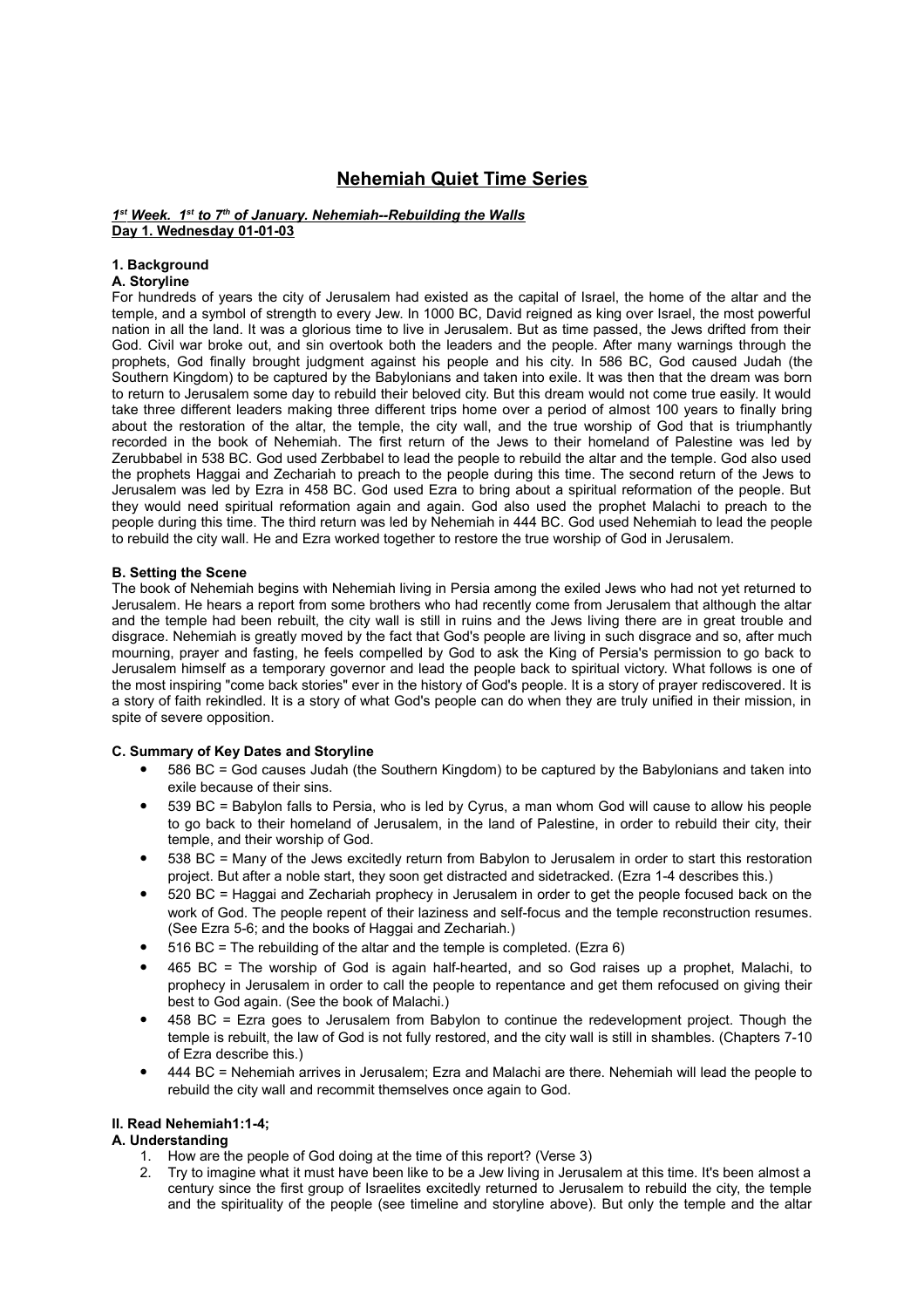have been restored. The city walls are still in shambles and "the people are in great trouble and disgrace (vs 3)." They are no doubt discouraged, defeated and feeling hopeless. Their faith is low and their strength is weak.

- 3. What was Nehemiah's response to this report? (Verse 4)
- 4. Nehemiah wept for his city and his people. He hurt deeply over the state of Jerusalem. And it moved him to mourn, fast and pray to God.

## **B. Application**

- 1. We should be moved to tears for our people and our city as well. We should have deep feelings for how the Kingdom of God is doing both globally and locally, and for the lost people of our city.
- 2. Jesus wept over the same city 500 years after Nehemiah, "As he approached Jerusalem and saw the city, he wept over it...(Luke 19:41)."
- 3. When was the last time you wept over the spiritual condition of other people? Do you have that kind of heart -- a heart that hurts, a heart that cares, a heart that mourns, a heart that takes it personally, a heart that is moved to fast and pray for the sake of others?

## **C. Prayer Focus**

- 1. Pray for the lost of your city, neighborhood, school, college, work…………
- 2. Honestly evaluate the spiritual state of your own sector, and then sincerely pray as Nehemiah and Jesus would for them.

## **Day 2 (Thursday 02-01-03)**

## **I. Read Nehemiah 1:5-11**

- **A. Understanding**
- 1. Re-read verses 6-7.
- 2. Notice that Nehemiah is not self-righteous and condemning of others. But he includes himself in the blame for where God's people are at.
- 3. Notice too that that he did not minimize the severity of their sin or the fact that it was direct disobedience to God himself.
- 4. Now re-read verses 8-9.
- 5. Notice that he recalls the promises of God: to surely curse unfaithfulness and just as surely reward repentance, no matter how far we have drifted from him.
- 6. Now re-read verses 10-11
- 7. Notice at least two things:
- Nehemiah's personal initiative. Nehemiah is cooking up a plan. He is saying: I am going to do something about this. It reminds us of Jesus when he is quoted by the Hebrew writer as saying: "Here I am... I have come to do your will, O God (Hebrews 10:7)."
- Nehemiah's faith in the power of God to change the situation! He starts his prayer with, "O Lord , God of heaven, the great and awesome God, who keeps his covenant of love with those who love him and obey his commands...(vs 5)". And then he ends his prayer with, "Give your servant success today by granting him favor in the presence of this man (vs 11)." God's people may be discouraged and faithless, but Nehemiah is neither of these things. Nehemiah is faithful and courageous as he looks to the great and awesome God of heaven to do what he promises he will always do: come through for his people whenever they turn to him in humility, repentance and faith.

## **B. Application**

- 1. What is your part in the current state of affairs of God's people?
	- 2. Are you faithless or faithful about God's ability and willingness to work powerfully in your group this year?
	- 3. What is God calling you to do about it today and this month? Will you take the initiative as Nehemiah and Jesus did?

## **C. Prayer Focus**

- 1. Praise God for his mighty deeds in your life already, and for his trustworthy promises about working powerfully again.
- 2. Confess your sins to God and talk to your discipler.
- Ask God to show you what you can do to rebuild your part of the wall.

**Note:** Pray with the same confident faith of Nehemiah and Jesus.

## **Day 3 (Friday 03-01-03)**

## **1. Read Nehemiah 2:1-10**

## **A. Understanding**

1. Nehemiah was "very much afraid (vs 2)" to ask the king such a huge request as the one that God had placed on his heart. But he asked anyway. Someone once said that "Courage is not the absence of fear, but the conquest of it." And someone else said, "Feel the fear and do it anyway."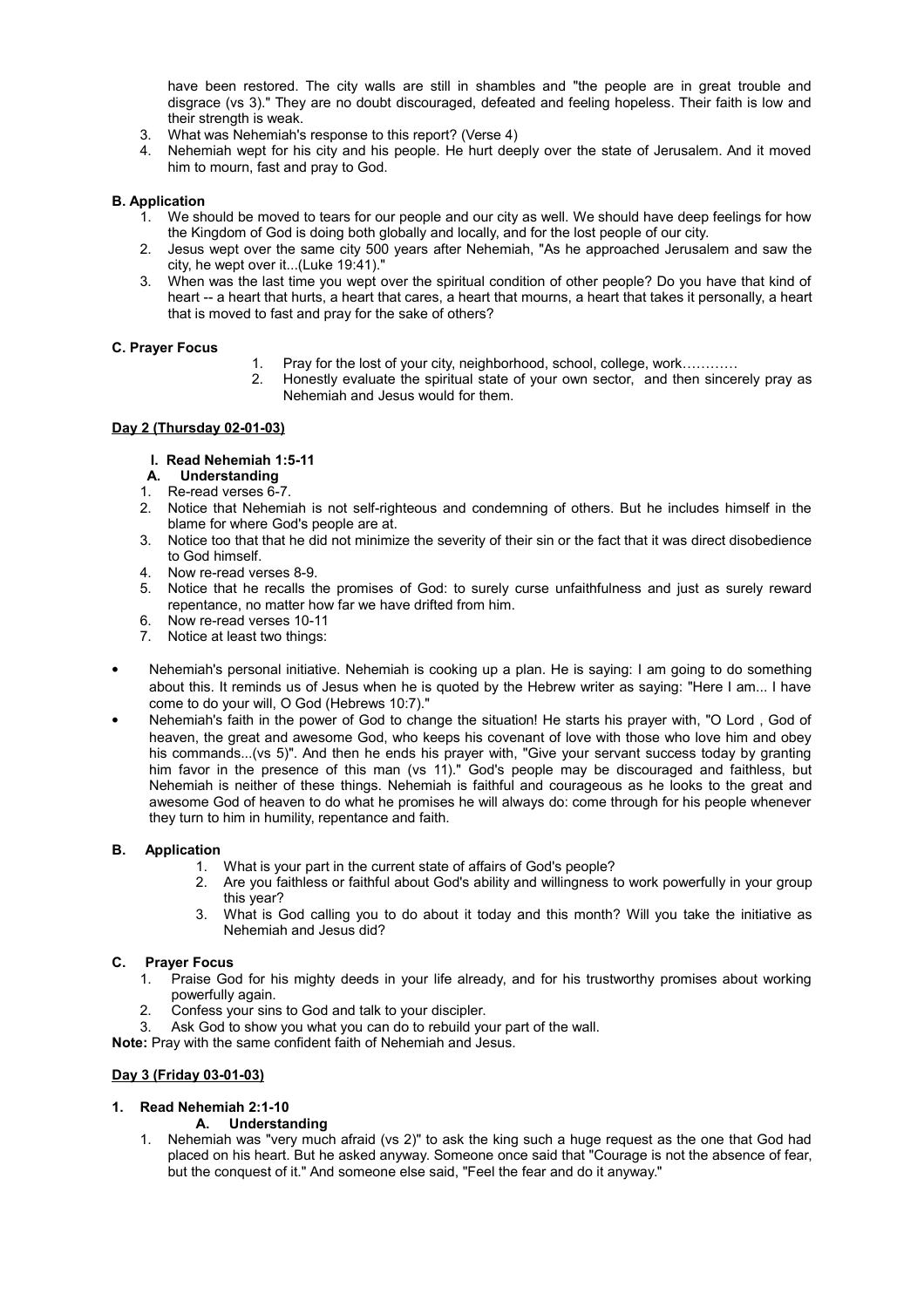- 2. But what was the secret to Nehemiah's courage? Look at verse 4. Nehemiah's courage came from his relationship with God, and specifically from his prayer life, which was not just in the morning, but throughout the day. Clearly Nehemiah had more than a ritual with God; He had a relationship with God.
- 3. Look at the latter part of verse 8 again. Why did the king grant Nehemiah all of his requests?

## **B. Application**

- 1. Do you "feel the fear and do it anyway"? Or do you allow your fears to stop you from doing the will of God?
- 2. Does your relationship with God sustain you "when it counts"? Or in the times when you need it most, does it become apparent that your relationship with God is not as strong as it needs to be?
- 3. Do you seek God's guidance and favor throughout the day, or just in the morning?

## **C. Prayer Focus**

- 1. Ask God to reveal what fears have been holding you back lately, and for the strength to overcome them today.
- 2. Resolve to seek God throughout the day today, and especially "when it counts".

## **Day 4 (Saturday 04-01-03)**

## **1. Read Nehemiah 2:11-20**

## **A. Understanding**

- 1. Nehemiah surveyed the situation. He spent time thinking through the task before him. He understood that "work without a plan" would be as foolish as "prayer without work".
- 2. Verses 17-18 are inspiring. Nehemiah calls the people to join him in the project that God had put on his heart, and the people respond with one heart and mind: "Let us start rebuilding."
- 3. But it quickly becomes apparent that this project will not be easy. As soon as Sanballat, Tobiah and Geshem hear about it, they immediately oppose Nehemiah and accuse him of rebelling against the king (vs 19). Take note: opposition starts the day you decide to do God's work (see also Nehemiah 2:10).
- 4. How does Nehemiah respond to this false accusation and their immediate opposition to the rebuilding project? (See verse 20.) What insights do you gain from reflecting on verse 20?

## **B. Application**

- 1. We too must be organized to be effective. This is especially true of our evangelistic efforts. How many times have we "met an open person" and then failed to follow up? What do you need to organize this week in order to set yourself up for success?
- 2. What is the evangelistic plan of your group? Are you as wholeheartedly supportive of this plan as the people of Nehemiah's day were about their plan?
- 3. Have you allowed the "Sanballats" (opposition) to stop you from doing God's will? Or have you responded like Nehemiah did to them in verse 20?

## **C. Prayer Focus**

- 1. Pray through your evangelistic opportunities and contacts, and ask God to put a plan on your heart to maximize those opportunities today and this month.
- 2. Ask God to give you a willing and wholehearted spirit about the evangelistic plan of your group today, and these next couple of months, so that many more souls can be saved this year!
- 3. Ask God to help you identify the "Sanballats" that are in your life at this time, so that by his power, you can overcome them.

## **Day 5 (Sunday 05-01-03)**

# **1. Here are some thoughts to consider before reading the next section of scripture:**

## **A. Understanding**

- 1. Chapter 3 of Nehemiah is a careful record of the individual names of each of the workers who repaired different sections of the wall. At first glance, it may appear to be a section of scripture without much to teach us today. (It may even seem boring to us at first - heaven forbid!)
- 2. But there is actually much in this chapter that can feed our spirits and inspire our hearts today.
- 3. Look at this chapter as a beautiful display of teamwork! This tapestry of unity is certainly a marvel in any generation and a great delight for God himself to behold.
- 4. When you consider the difficulty of the task and the challenge it must have been to accomplish it in only 52 days (Neh 6:15), you begin to appreciate the vital contribution of each and every worker to the project. I'm sure Nehemiah appreciated each of them, or else he would not have taken the time to record each and every one of their names and their individual contributions to the work.
- 5. How difficult was the task? Here's what one writer says about it: "The task of rebuilding the walls of Jerusalem was a huge one. The wall was more than a mile long and the parts that had to be rebuilt needed to be three or four feet thick, and fifteen to twenty feet high. Rebuilding would be a massive operation, only possible if everyone did their part (adapted from "A Passion for Faithfulness", by J.I. Packer, page 81)."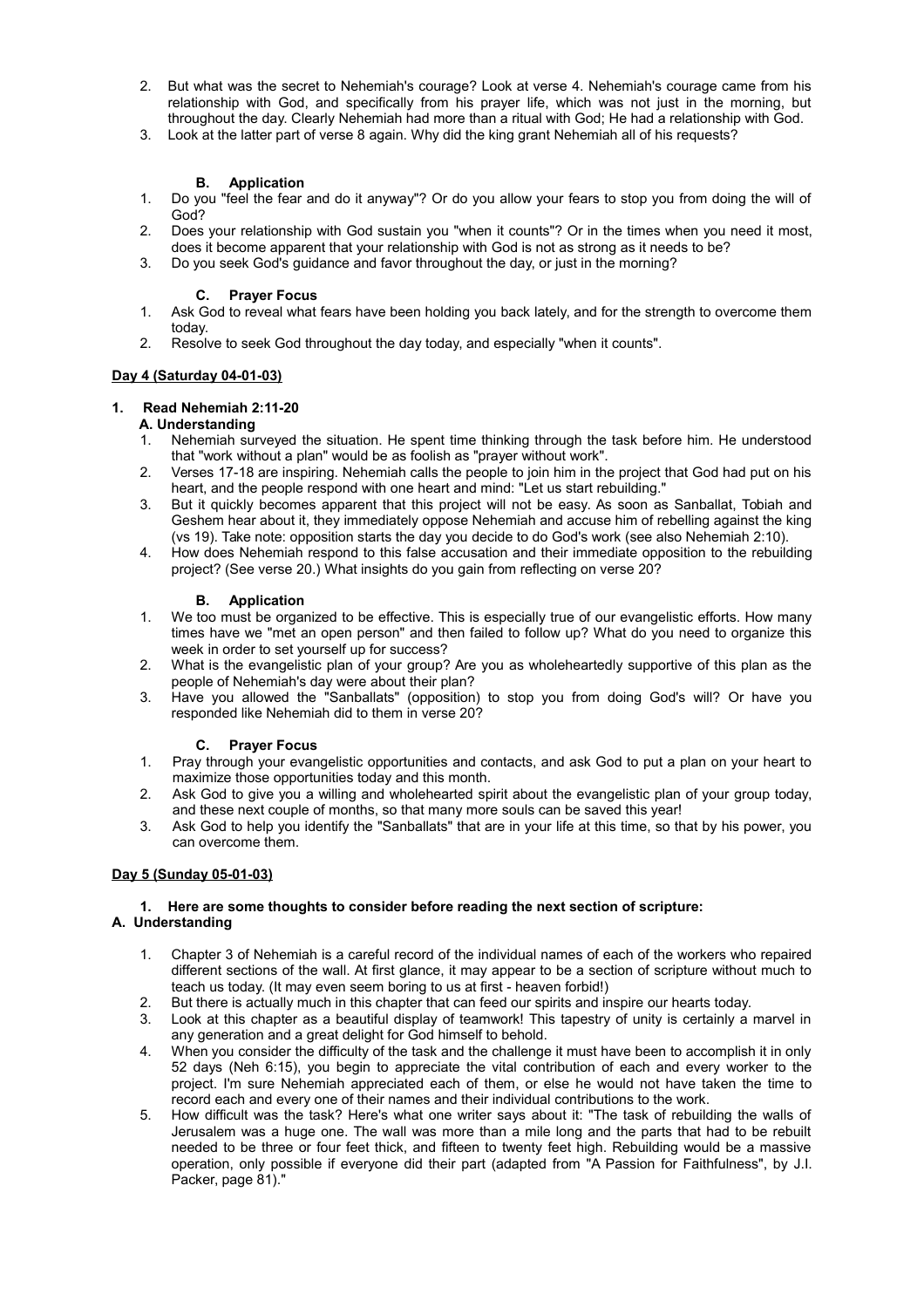- 6. Some things to note about this heroic list of ordinary folks who pooled their resources together to accomplish in a month and a half what had not been done in almost a century before by others who had tried and failed. (Adapted from "A Passion for Faithfulness", by J.I. Packer, pages 86-87).
- **Note the unity:** 41 separate groups worked together on the project.
- Note the diversity: All kinds of different people chipped in and did their part: priests, Levites, temple servants, goldsmiths, merchants, officials, private individuals, women, and men from Jericho, Tekoa, Gibeon, Mizpah, and other towns close by.
- Note the plan: Think globally. Act locally. Most worked on portions of the wall that were right in front of their own house (i.e. they built the wall in their own neighborhood). Priests rebuilt the area near the temple (vs 1, 28); the temple servants built the area near their dwelling on the temple mount (vs. 26); Jedaiah built the portion of the wall "opposite his house (vs 10)"; Benjamin and Hassub built the portion of the wall "in front of their house (vs 23)", and so on.
- Note the exception: verse 5 = "The next section was repaired by the men of Tekoa, but their nobles would not put their shoulders to the work." How do you think the "men of Tekoa", who were working so hard, must have felt about the "nobles of Tekoa", who were apparently unwilling to do their part? And yet, it did not hinder the men of Tekoa from doing their part; In fact, they did even more (see verse 5 and 27).

## **II. Now go ahead and read Nehemiah 3:1-32 and see what strikes you the most from this passage of scripture.**

## **B. Application**

- 1. What did you personally get most from this passage of scripture?
- 2. What if a book were written about the spiritual wall that we are building today? Would your name be in it? What portion of the completed wall would be attributed to you and your closest friends and family?
- 3. What are some good reasons for us to build our part of the wall in our own neighborhoods and work places, rather than in another area of the city? How about if we are teens or college students - what's our part of the wall?
- 4. Are you more like "the men from Tekoa" who finished their part of the wall (vs 5, 27)? Or like "the nobles from Tekoa", who "would not put their shoulders to the work...(vs 5)?" When others don't do their part, does it cause you to stop doing your part? What should you do in situations like that? What would Jesus do?

## **C. Prayer Focus**

- 1. Praise God today for specific workers on the wall in our church that you feel grateful for.
- 2. Pray that God would make clear to you what your part of the wall is, and to put it on your heart to take responsibility for it.
- 3. Pray specifically for your section of the wall (geographical area).

## **Day 6 (Monday 06-01-03)**

## **1. Read Nehemiah 4:1-3**

## **A. Understanding**

Sanballat and Tobiah opposed the rebuilding process in much the same way that Satan opposes our spiritual rebuilding today. But one of the greatest defenses against Satan's attacks is to make ourselves aware of his "schemes (2 Cor 2:11b)", "in order that Satan might not outwit us (2 Cor 2:11a)." See if you can pick out the devil's schemes in the following phrases from verses 1-3...

- a. "He ridiculed the Jews"
- b. "What are these feeble Jews doing?"
- c. "Will they restore their wall?"
- d. "Will they offer sacrifices?"
- e. "Will they finish in a day?"
- f. "Can they bring the stones back to life from those heaps of rubble burned as they are?"
- g. "What they are building-if even a fox climbed up on it, he would break down their wall of stones."

2. What is Satan trying to do here? What are his tools? What are his tactics? How would these same attacks be rephrased today if they were verbalized by Satan against you?

- a. How does Satan "ridicule" you, your Bible Talk, sector, zone, Region & our church?
- b. How does he get us to feel "feeble"?
- c. How does he introduce doubts into our minds about our evangelistic efforts?
- d. How does he question our motives and accuse us?
- e. How does he get us to question whether this is even worth it?
- f. How does he get us to question and doubt whether we or other people, as far gone as he makes us think we are, can ever be "brought back to life from those heaps of rubble"?
- g. How does he get us to question whether what we are building will really last?
- 3. And what is Satan's real goal in all of this, anyway? Re-read verse 11 again for a pretty good clue.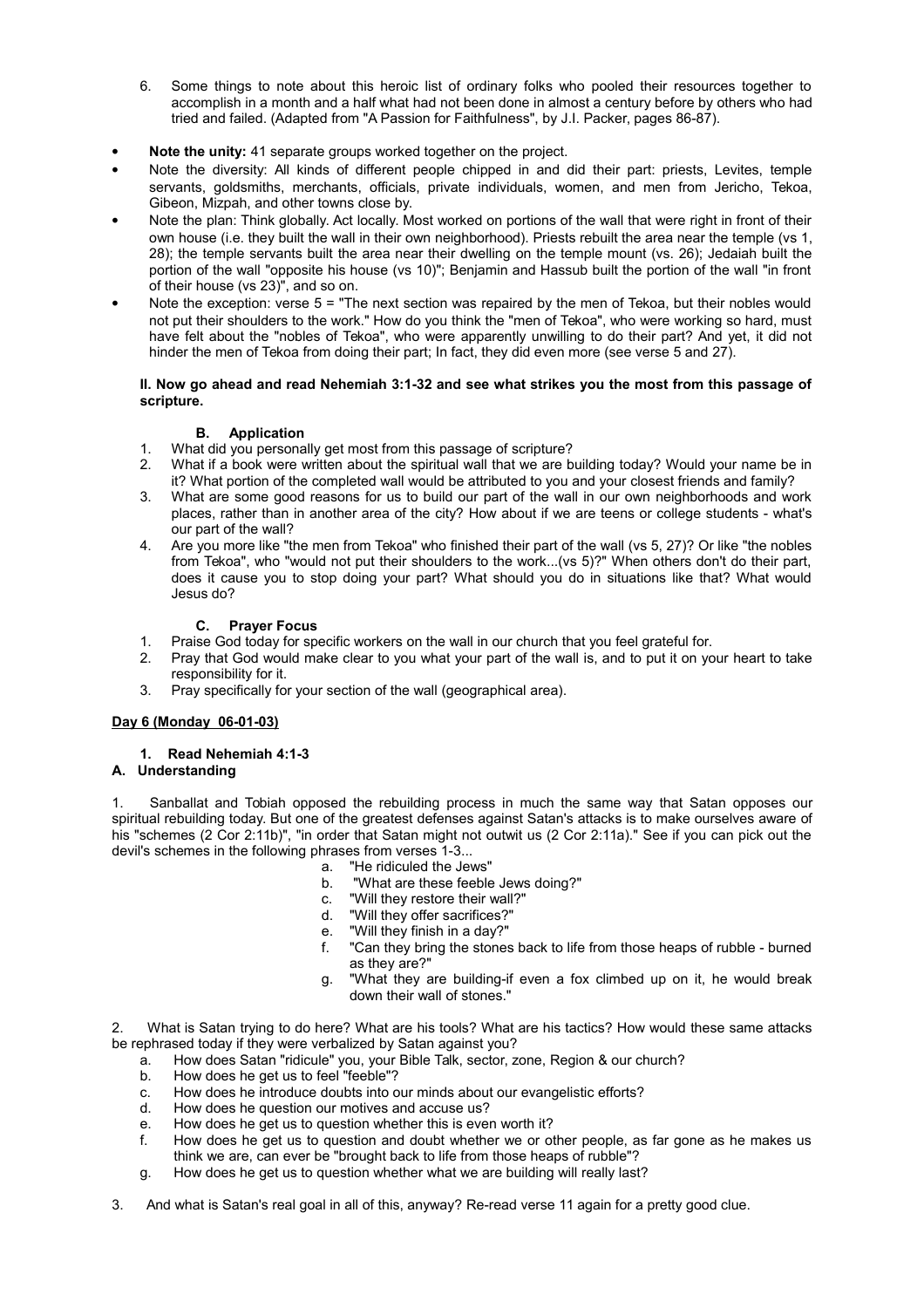4. Certainly the goal of Nehemiah's enemies was to "put an end to the work (vs 11)." And that is Satan's main goal regarding our efforts to build up the Kingdom of God today.

## **2. Now read Nehemiah 4:4-6**

## **A. Understanding**

- 1. What was Nehemiah's response to Sanballat and Tobiah's attacks?
- 2. Did they stop their work in order to "sort out all the problems in the group"? Or did they continue to work on the wall?
- 3. Were the people discouraged and disheartened by the Satanic opposition? Or did they trust in God through prayer and continue to give their whole hearts to the work of God?

## **B. Application**

- 1. How is Satan attacking your faith right now? Is he using some of the same tactics he tried to use on Nehemiah and the Jews?
- 2. Have you allowed the traps of discouragement, bitterness, fear or faithlessness to ensnare your heart and cause you to stop working on your part of the wall with all of your heart?
- 3. How can you learn from the example of Nehemiah today?

## **C. Prayer Focus**

- 1. Ask God to reveal what schemes of Satan he has been trying to use on you lately.
- 2. Pray boldly and faithfully to our awesome and powerful God to rescue you from those traps so you can get joyfully and wholeheartedly back to work on the wall of God today.

## **Day 7. (Tuesday 07-01-03)**

## **I. Read Nehemiah 4:7-12**

## **A. Understanding**

- 1. What was Nehemiah's defense against the increasingly intense opposition he and his people were receiving? (See verse 9.)
- 2. He prayed to God and posted a guard. We too need to pray to God and post guards in our lives to help us guard our hearts. How is "discipleship" like "posting a guard" in our lives?
- 3. Prayer and people they are two of the most effective ways to protect ourselves from the ongoing attacks of Satan in our lives.

## **II. Now read Nehemiah 4:13-23**

## **A. Understanding**

1. What principles of the "one another relationships" talked about in the New Testament do you see exemplified in these verses? Here's a few ideas just to get you started (I'm sure there are many more than these):

a. Verse 13 = we especially need help "at the exposed places" in the walls of our lives.

b. Verse 13 = "posting them by families" - the importance of doing the work of God together with our physical families.

c. Verse 13 = "with their swords, spears and bows" (Remember the "full armor of God" in Ephesians 6:10- 20?)

d. Verse 14 = "Don't be afraid of them..." We all need daily encouragement from each other! (Heb 3:13)

e. Verse 14 = "Remember the Lord who is great and awesome..." We all need to be reminded to look to our awesome God! f. Verse 14 = "...and fight for your brothers, your sons and your daughters, your wives and your homes." We all need to be reminded of what and who we are fighting for. g. etc. (There's much more.)

## **B. Application**

- 1. Satan is intensely opposing you. Have you developed a deep conviction yet about praying to God and posting a guard on your life, in order to be victorious in this war and win many souls to Christ?
- 2. How's your prayer life? Has it increased during this time of studying the book of Nehemiah and praying? Or are you still allowing excuses and circumstances to get in the way of your times with God?
- 3. Who is posted at the door of your life as a friend to help you win this spiritual war? Are you working well together? Or do you need to work on that relationship today?
- 4. Whose door are you posted at to help them guard their lives? Which family members? Which disciples? Which non- Christians that you are reaching out to or studying with? All of us should be posted at the three doors listed above (family, disciples, and a Non-Christian friend or friends we are leading to Christ).

## **C. Prayer Focus**

1. Pray and post a guard:

- i. Pray about those who are posted in your life.
- ii. Pray about those whose lives you are posted at.
- 2. Family
- 3. Disciples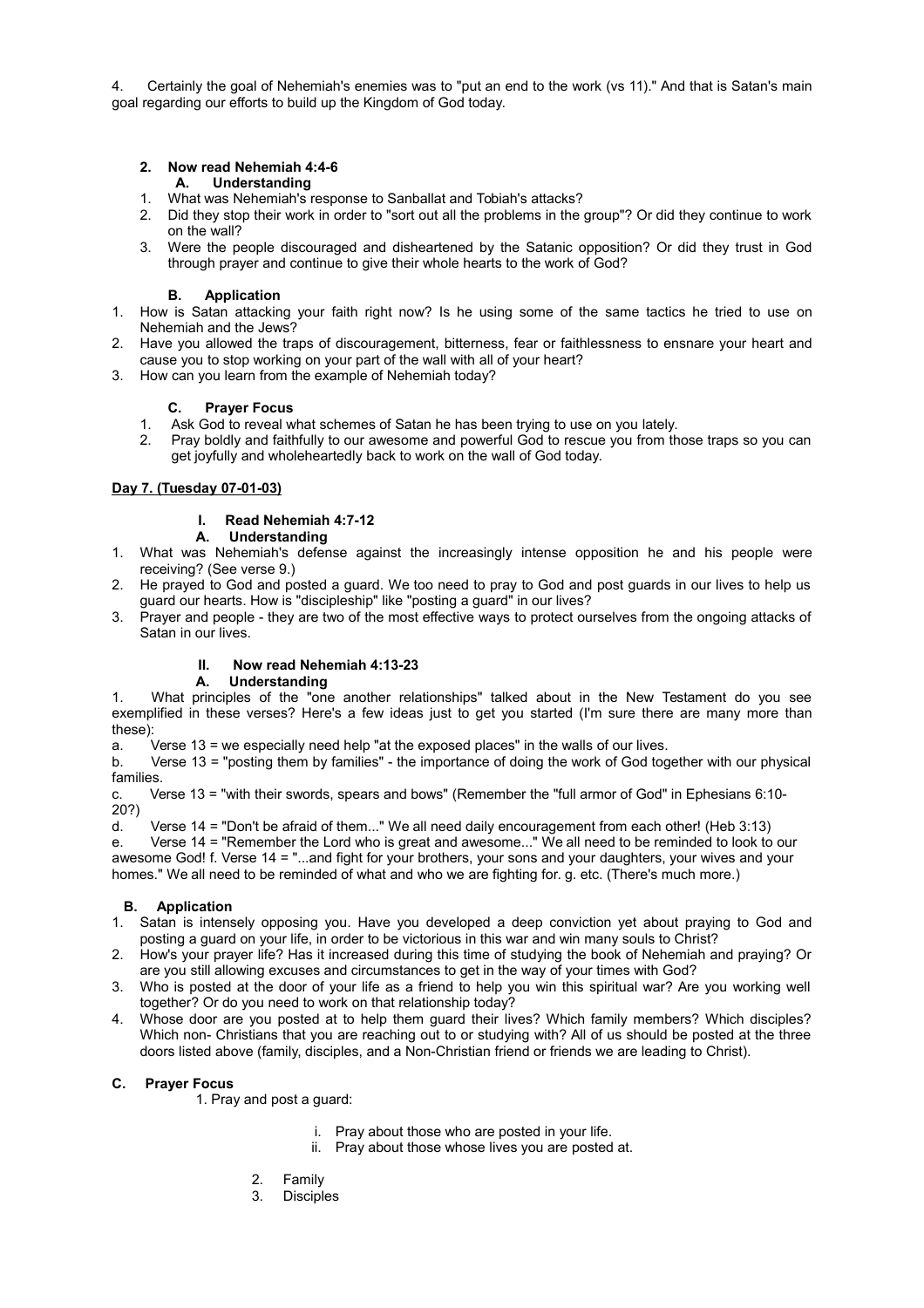#### 4. Non-Christians

## 2<sup>nd</sup> Week. 8<sup>th</sup> to 14<sup>th</sup> of January. Nehemiah--Building the Wall of Unity.

## **Day 8. (Wednesday 08-01-03)**

## *Please read Nehemiah 5:1-13*

A great outcry was raised among the people because of the injustice of their treatment of each other. Some complained that they needed to work more to get grain so that their own families could be fed. The underlying complaint is that they were working so hard on building the walls of the Kingdom that the needs of their own families were being neglected.

Money problems are rarely just money problems; instead, relationship, discipline, and stewardship problems often lie at the root. When the Jews turned to their brothers for help, they were taken advantage of. It is one thing to help out brothers and sisters in their poverty, but it is quite another when we use our position in life to take advantage of others and try to profit from them in their times of need. The wealthiest and most shrewd businessmen always look for the needs of society in their perfect timing so that they can make their personal fortunes.

God understood that times like these would come, but He expects that we will not charge interest (exacting usury) or enslave our brothers and sisters by their indebtedness to us when they are in need of the basic necessities of life. In Nehemiah's day, God had already given the people instructions about these matters in His Law (see Leviticus 25:39-43). Nehemiah knew that all of these people had left their captivity in Babylon to rebuild Israel and be free again--not simply to be enslaved again to new owners!

Nehemiah was indignant over the abuse of relationships that were taking place within the family of God. In Nehemiah 5:9, he questioned, "Shouldn't you walk in the fear of our God to avoid the reproach of our Gentile enemies?" The Hebrew word for "reproach" is "Herpah", and in this context, it conveys the idea that the unbelievers will mock as they see the way that the "people of God" treat one another. To our shame, the lost are often better at taking care of one another, having mercy, and being hospitable than the children of God. This should not be.

Jesus knew that our treatment of each other--our unity and love--are some of the brightest lights we have for evangelizing this dark world. He said it well in John 13:35, "By this all men will know that you are my disciples, if you love one another." It is our own selfishness and greed that enslaves our brothers and sisters with "profitable opportunities". Satan has used this method to divide and embitter God's people and destroy their unity from the days of Cain and Abel until now. (For another example of this, read the story of Jacob and Esau in Genesis 25:29-34). Let's not fall prey to the devil's trap; and instead, let's be humble, helpful, and honest with one another.

In Nehemiah 5:12-13, it is very impressive to see how quickly and humbly the people responded to Nehemiah's correction and carried out their promise to repent in these matters. Are you so quick to repent? Or do you put up a fighting defense when you are corrected--hoping to explain and justify your actions?

## **Day 9. (Thursday 09-01-03)**

## *Please read Nehemiah 5:14-19*

One of the outstanding qualities about Nehemiah that we see over and over in this book is his heart to lead in a Godly, rather than a worldly, way. A Godly leader sacrifices his own privileges so that the needs of his people can be met. Nehemiah had full rights, as the man in charge of the work in Jerusalem, to take advantage of the "benefits" of his position. It might even be fair to say he deserved those rewards; however, he did not look to his own needs first, but to those of his people. Nehemiah devoted his personal time to working *among* them, not simply *over* them. He was not blind to the sacrifices of time, labor, and money that the people were investing in order to rebuild the walls of the Kingdom--and what was their reward? It was merely to live within the safety of its walls and set up a future for posterity.

In humility and unselfish love, Nehemiah did not want to be a burden to his brothers and sisters, nor did he want to "lord over them" (Neh. 5:15). He was not only sharing in the work with them, but also neglecting his own wages and feeding many of the people at his own table. The apostle Paul was unified in the same Spirit with Nehemiah when he was careful to not be a financial burden to the needy congregations of his day (see 1 Corinthians 9:1-15, 2 Corinthians 11:7-12, and Philippians 4:14-19). Similarly, Jesus shared the same Spirit when He said in Matthew 20:25-28, *"*You know that the rulers of the Gentiles lord it over them, and their high officials exercise authority over them. Not so with you. Instead, whoever wants to become great among you must be your servant, and whoever wants to be first must be your slave--just as the Son of Man did not come to be served, but to serve, and to give his life as a ransom for many." Anyone who truly walks by the Spirit of God--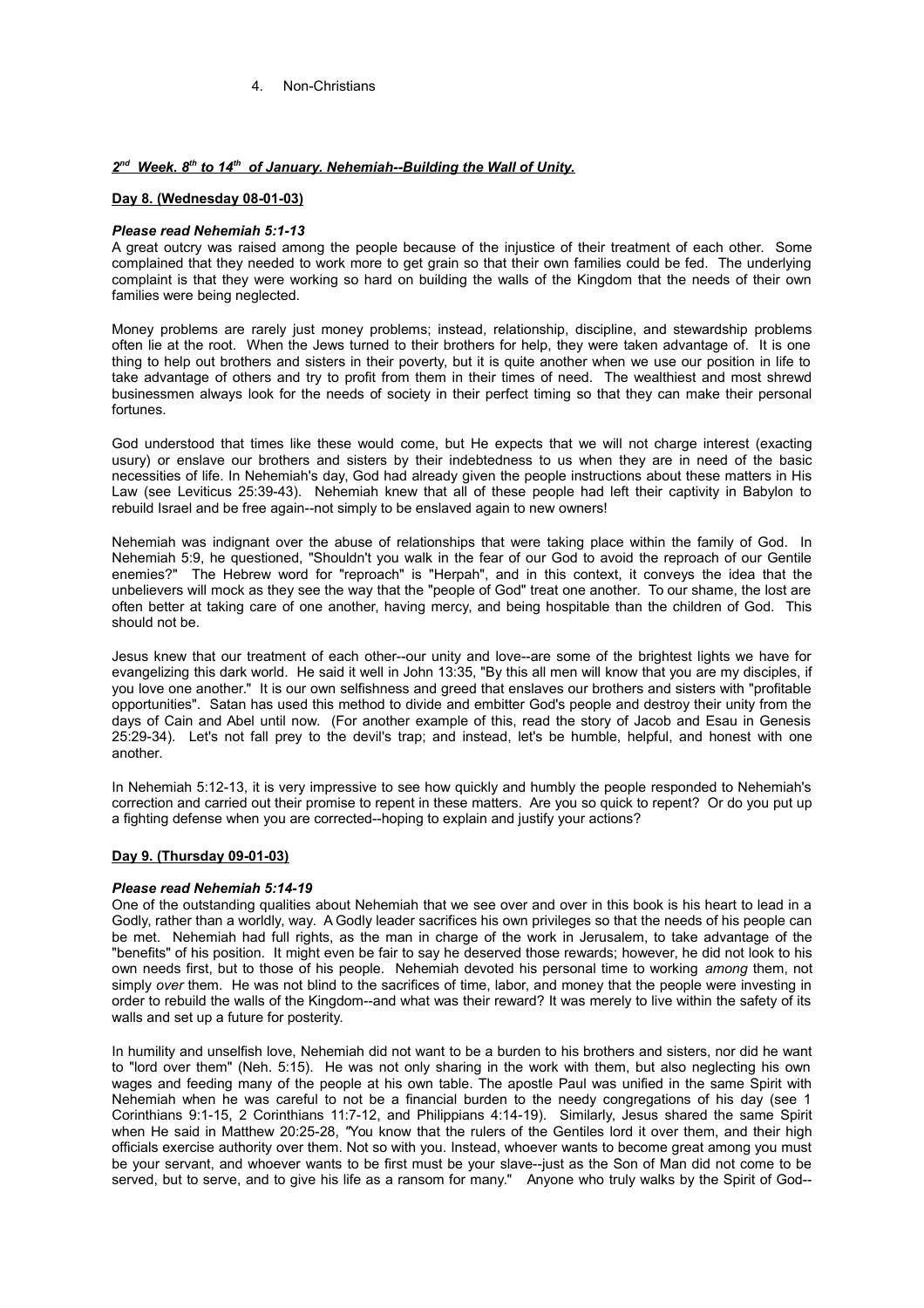and particularly, anyone who leads by the Spirit--will subjugate his or her own selfish desires for the sake of pleasing God and caring for His people (see Romans 8:5).

In exchange for his sacrificial behavior, Nehemiah only asked God for one thing: *"***Remember me with favor**, O my God, for all I have done for these people." He was not looking for recognition from men, but from God.

How about you? Are you a burden to others? When you meet with other disciples, are you more focused on having your needs met and dealing with your problems than you are on building others up? Do you lord over others around you? All of us lead in some capacity--whether in the Kingdom, in our families, at school, at work, or in our neighborhoods--so all of us need to evaluate how selfish or how sacrificial our leadership is. Lastly, are you bartering with God--doing your "good deeds" in hopes of receiving something more than you deserve? (For further thoughts, see Luke 17:7-10 & 1 Peter 5:2-4.)

## **Day 10. (Friday 10-01-03)**

#### *Please read Nehemiah 6:1-14* **First of all, let's set the stage of who is who:**

**Sanballat** is called a Horonite in Nehemiah 2:10, designating him as either from Beth-Horon in Ephraim, some 13 miles northwest of Jerusalem, or, more likely, from Horonaim, a city of Moab mentioned in Isaiah 15:5 and Jeremiah 48:3-5. In papyri found at the Jewish settlement in Elephantine, Egypt, Sanballat is called the governor of Samaria. His daughter was married to the Jewish high priest Eliashib (Neh. 13:28). Keeping this in mind, his opposition to Nehemiah was most likely politically motivated. If Jerusalem were rebuilt, Samaria would lose its political prowess as the center of Judea.

**Tobiah** was an Ammonite. He is designated as an "official" in 2:10, though some translators would use the word "servant" instead. The Hebrew word, "ebed," is usually a designation for a servant and probably indicates that he was Sanballat's lieutenant or subordinate and not a full member of the coalition.

Geshem was undoubtedly a chieftain from the more distant Arabia and a full partner in the league.

Why were these three men and their cohorts so opposed to Nehemiah's work? Their motive was probably jealousy. Being newcomers to the area, the Israelites were potential rivals for grazing land and for the commercial revenue that came from caravans traveling between Egypt and points east.

Previously, the neighboring tribes led by Sanballat, Tobiah, and Geshem had planned to enter Jerusalem through the breaches in the walls and attack from within. Nehemiah had received word of this and had set careful watches to prevent this infiltration (chapter 4). Now the breaches were all filled and only the doors needed to be installed in the gateways. New tactics were called for, and chapter 6 details these final attempts of Israel's foes to stop the building of the city.

It is interesting, me and Rita were in Jerusalem, September 1999, we were praying, touching, leaning against, and looking at the very walls that Nehemiah and his people rebuilt. Much of the wall still stands today! Nehemiah was so thorough about the work that God had graciously assigned him that he says upon its completion: "Not a gap was left in it" (6:1). Nehemiah did not treat his role and duties in God's Kingdom haphazardly or flippantly, but rather with an excellent and diligent spirit that wanted to please his Lord. The foundations of his hard work still have impact on the people in Jerusalem today--2500 years later! He did not work as one working simply for himself, but as one who worked for the Lord (see Ephesians 6:7).

In addition, he would not be intimidated, tricked, distracted, or lured to the Plain of Ono and, by doing so, neglect the work that God had given him. Oh, no--he was going to stay righteous, setting the needs of the Kingdom first. He had his priorities straight! He knew that he was carrying on a great project and not just some menial task of building some wall in the middle of an abandoned city.

The enemies of God, Sanballat and Geshem sent their message to Nehemiah hoping he would meet with them- by appearances, a peaceful meeting, perhaps even a reconciliation or a vacation--"You've been working awfully hard, Nehemiah. Come. Take a break for a few days with us out on the plain of Ono." "Let us meet together" sounds so friendly--after all, we want unity, right?

The plain of Ono was about 30 miles northwest of Jerusalem. It would have taken a day to get there, maybe a day to meet, and a day to get back. The work would stop for half a week if he were to attend this meeting. The plain is near Tel Aviv, where Ben Gurion airport is located today. It was not neutral ground; it was on the border of enemy territory, near Ashdod. The meeting seems to be a summit of sorts, but with a hidden agenda. Can't we just live together in peace? Can't we all just get along?

Opposition often comes when one commits oneself to be unified whole-heartedly with the purposes and plans of God. Sometimes unity with God appears to be disunity with others. It takes discernment and determination to stay the course of God's will in the face of so many distractions--and sometimes these distractions are not even evil in and of themselves. Jesus explained to His disciples that such fervor to do God's will is not understood by the people of the world (John 15:18,19) but only by those who know their master's business (John 15:15). This is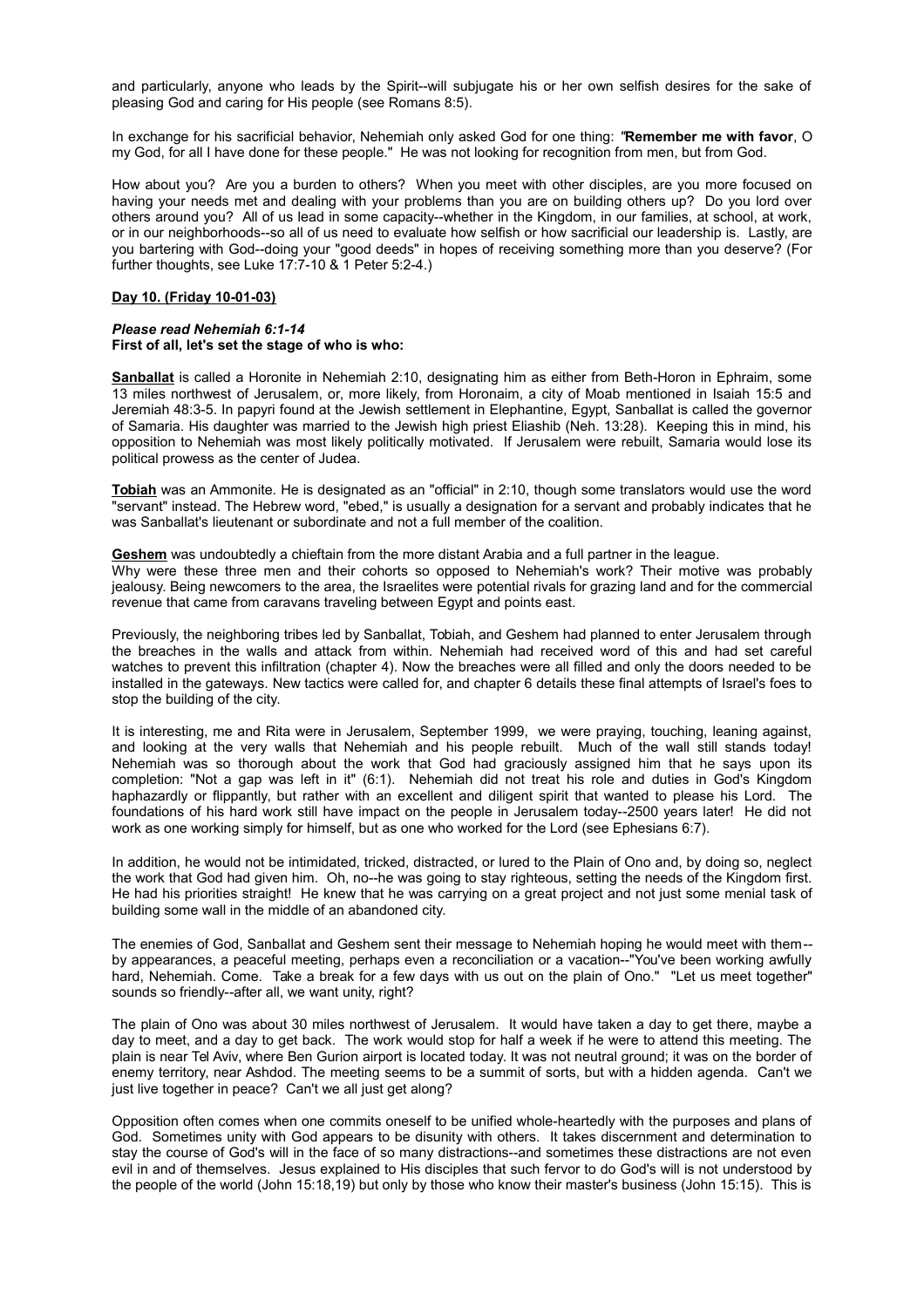why the slander and false accusations inevitably come--carnal minds of this world do not understand the spiritual business of God.

It must have been hard for Nehemiah to hear that such slanderous rumors had been reported among the nations. It isn't easy to have lies spread about you, but this great man of faith did not reply with retaliation; instead, he calmly stated the truth. He saw through their wicked schemes and attempts to make him fearful. Nehemiah knew where to get his strength. He prayed to God, "Now strengthen my hands." (6:9)

In reality, even with the walls complete, Israel did not stand a chance against her many foes. Nehemiah knew that their greatest protector and shield was not a stone fortress, but God Himself. In all our efforts to build in the work of God, even with excellent skills and talents, we must not forget that God is the master architect and builder (Hebrews 11:10) and it is only through Him that we can be strengthened for everything (Philippians 4:13).

If the devil cannot distract you with the world, he often tries to do it with someone from among you--such was the case with Shemaiah. This man was acting as a prophet but was not one. He was offering Nehemiah safety in the temple. At first, it sounds reasonable, but Nehemiah knew that Shemaiah was trying to get him to disobey God. Only priests were allowed in the temple, and Nehemiah was not a priest. If he had done what was suggested, he would have committed a grave sin and would have been faced with major consequences. For example, in 2 Chronicles 26, King Uzziah, who was not a priest, went into the temple; and God instantly struck him with leprosy.

Shemaiah sought to persuade Nehemiah to embrace an easy-going, compromising religion that would shirk persecution, that would carry no cross, and that would be governed by fear of the opinions of other people. He knew how to use religious talk, but it was still a trap; if Nehemiah had heeded his instruction, he would have sinned and given others something with which to find fault and discredit him.

Nehemiah stood brave against this religious deception; and in his commitment to obedience, God revealed to him the heart of Shemaiah--who was no true prophet; but was on Sanballat's payroll! Instead of lashing out against Shemaiah and his fellow false-religionists, Nehemiah simply committed these wicked men and the situation to God.

Nehemiah's response to the three-fold attack of pretended friendship, slander, and false religion makes us admire him as a leader. "Come down to the plain of Ono," they said to Nehemiah. "Come down from the cross," they said to Jesus. But Nehemiah--and Jesus--were carrying on great works and would not be stopped. They slandered Nehemiah, but he did not defend himself. He spoke the truth and trusted in God. Jesus was also insulted, but did not retaliate (1 Peter 2:23). A false prophet offered Nehemiah an easy way out. Jesus was also offered a way out by Satan; just worship Satan, and all the kingdoms of the world would be delivered to him. But Jesus would have none of it. What about you?

## **Day 11. (Satuday 11-01-03)**

## *Please read Nehemiah 6:15-7:3*

According to Jewish tradition and Rabbi Eliezer in the Talmud, "The world was created on the 25th day of Elul. Six days later, the first day of the month of Tishrei, marked the creation of the first human being." To this day, the Jews celebrate Rosh Hashanah, the Jewish New Year, in accordance with this tradition. The month of Elul is the final month in the Jewish year. This month is a particularly propitious time for prayer, self-introspection, and repentance. It is a time of intense spiritual preparation for the coming year and the upcoming holiday. Last year (2002/5762), the month of Elul began on August 8, 2002 and lasted through September 6, 2002. Whether we agree with Eliezer's date of creation or not, there is one thing we know from the Scriptures, this was the day that the people and Nehemiah finished their work on the rebuilding of the walls of Jerusalem.

They finished the wall in 52 days! Wow! What a tremendous task completed so quickly, especially when you consider that the walls had sat there destroyed for over a century; now in a matter of days, they were rebuilt! At the beginning, when Nehemiah saw the need, he prayed for four months (the difference in time between Nehemiah 1:1 and 2:1); but the work itself took less than two months. Nehemiah worked longer in prayer than on the wall! How often we neglect the spiritual walls that must first be built; instead we leap toward the tangible walls that bring us visual recognition. But in Nehemiah's case, the wall was finished, and completed so fast that it was surely to be credited to God's glory and not to man's. There is nothing like the will of God being accomplished with excellency and expediency to make His enemies lose their self-confidence. Men will compete if they think the work is man-made; they will surrender if they perceive that it has been done with the help of God Himself. Self-confidence is never a match for confidence in God.

No great accomplishment comes without intimidation from our opponents. Regardless, Nehemiah kept his trust in God, even selecting leaders who would reflect his own convictions. He chose Hananiah because he was a man of integrity and feared God more than most do. "Emet", the Hebrew word translated in 7:2 as "integrity", conveys reliability, faithfulness, and continuance. It is the primary Hebrew word used in the Old Testament to signify "truth." Hananiah was the kind of man who did what was right even when no one was looking or holding him accountable. He was loyal and unified with God's purpose. He feared God more than he feared what man could say or do to him. (See Jesus' comment on this same attitude in Luke 12:4,5) Nehemiah was careful to choose leaders who would value the cause. Are you like Hananiah? What is your reputation among the people of God in your life? How does one build a reputation of integrity with man and with God?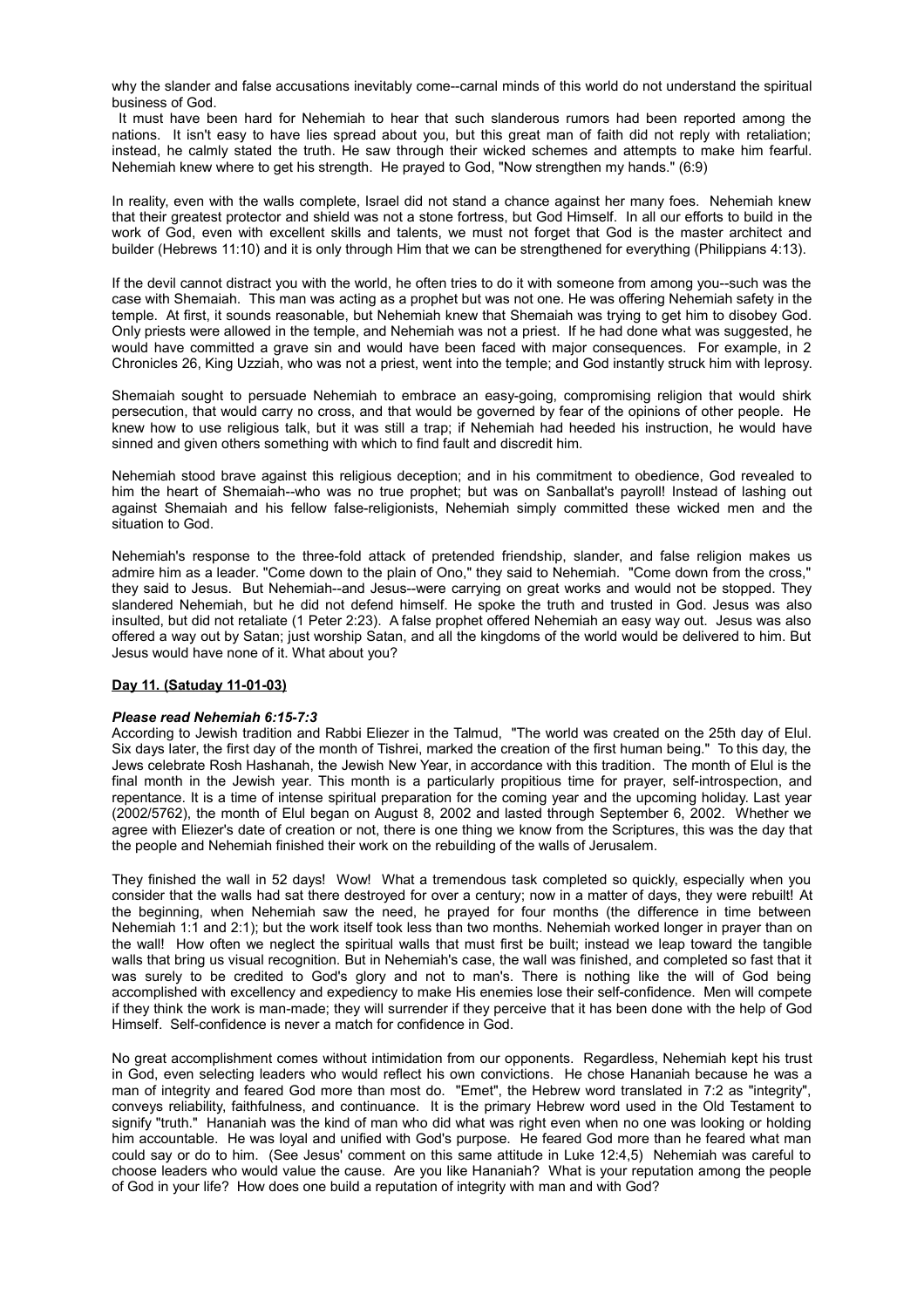In Nehemiah 7:3 we see that he was careful to keep the doors shut until the sun was hot. The gates were not to be opened till sunrise or later, and to be shut at sunset, which is still the custom in many cities of the East. If a traveler arrives after sunset, he finds the gates shut, and on no consideration will they be opened until morning. With the gates locked until the heat of the day when the sun was shining clearly, any nearby enemies would be easier to spot and the inhabitants of the city would be up, alert, and ready to defend themselves. Nehemiah did not fail to take any necessary precautions to guard the great work that God had given him. We should arm ourselves with the same attitude.

Nehemiah set gatekeepers and guards up on the wall as watchmen. How many times has a victory been won in our lives, only later to be lost because there was no guard? An enemy comes in because we are not watching. Walls can be climbed if there is no one there to stop the enemy, but a watchman can easily push down a foe from the wall. In later years, the walls of Jerusalem were built with special slits and holes so that arrows, stones, and hot oil could be hurled out on anyone who tried to climb up. Remember what Peter wrote, "Be self-controlled and alert. Your enemy the devil prowls around like a roaring lion looking for someone to devour." (1 Peter 5:8) An unmanned wall does not stop the devil. If you plan to keep your convictions from failing in a time of testing, they must be accompanied with prayer, confession, and boldness.

## **Day 12. (Sunday 12-01-03)**

## *Please read Nehemiah 7:4-7:73*

The reading of such a genealogy of names may seem boring or without reason at first. (Some may have even skipped reading it altogether!) But with a little research, patience, and care, golden nuggets of truth can be extracted from such a list.

Nehemiah took a census of the people because he knew that these men and women were the few who were willing to give up the 70 years of stability established in Babylon for the rocky new fortress of building God's kingdom. These were the pioneers who would lay down their comfort to pursue the will of God. Only a small percentage of the people that went into captivity returned for the rebuilding.

During the building of the wall, there had been some difficulty with keeping the people faithful to God. Perhaps the census was initiated to expose those who had crept in, but were not in the genealogy register, or who had intermarried with the pagan Babylonians during the captivity. A discussion on land rights and ownership was about to occur, and it is certain that Nehemiah wanted to insure that properties went to their rightful heirs. Whatever the reason, God had put it in the heart of Nehemiah to check this register to see who were Hebrews, and who were not. It reminds me of the parable of the wedding feast that Jesus told in Matthew 22. When the king noticed the guest without the proper garments, he had him cast out. Many people try to reap the benefits of God's Kingdom without truly committing to its ranks. God will not tolerate this forever.

## **Nuggets to consider:**

Nehemiah 7:7--Zerubbabel had brought the first group back from captivity. He brought the largest number of the people back to their homeland. Notice also that Mordecai is here. He is also mentioned in Ezra 2:2. In the absence of any other qualifier, this might be evidence that may allow us to assume that this is the Mordecai, the great and renowned man of conviction, of Esther 10:3. This identification would shorten the chronology as far as the book of Esther is concerned, and indeed would tend to identify Esther's Ahasuerus as Darius.

In Nehemiah 7:44 we read about the singing descendents of Asaph--Asaph was a singer, prophet, and leader appointed by David (1 Chronicles 16:4,5). These men who journeyed to Jerusalem were Asaph's offspring. Twelve of the Psalms are credited to him: Psalm 50, and Psalm 73 thru 83.

In Nehemiah 7:61 we see that some of the people were rejected from the priesthood because they could not prove their lineage. God had made very strict requirements for who would serve in the Levitical and Aaronic orders. A lost genealogy could put one's status as a Jew at risk. Even today, if one wants to become a citizen of Israel, he must first prove through his genealogy that he is a Jew. (Exodus 28, 29 & Leviticus 8) Thank God that today, all disciples serve as Kings and Priests in His Kingdom. We no longer have need of an earthly High Priest to sacrifice for our sins because Jesus, our heavenly High Priest, has done it for us once and for all, through the shedding of his own blood (Hebrews 10 & Revelation 5:10). We no longer need to dedicate our time to endless genealogies (1 Timothy 1:4). Some take great pride in their earthly family trees, their heritage, and their last name; but Jesus let us know that we all need to be born again in order to be part of His family (John 1:12,13; John 1:3-5). Thank God our names are written in the most important registry--the Lamb's Book of Life!

In Nehemiah 7:65, The Urim & Thummim are mentioned. This was a means of determining God's will (Exodus 28:30). The implication here is that those who could not come up with their rights to the priesthood through the genealogies, could eventually be admitted when a priest serving with the Urim and Thummim could determine God's will for each person's individual case.

In Nehemiah 7:70, we notice the unity and great contribution of all the people. This was an incredibly large sacrificial offering for the work of God. Like our brothers and sisters of long ago, we too should have such hearts to give.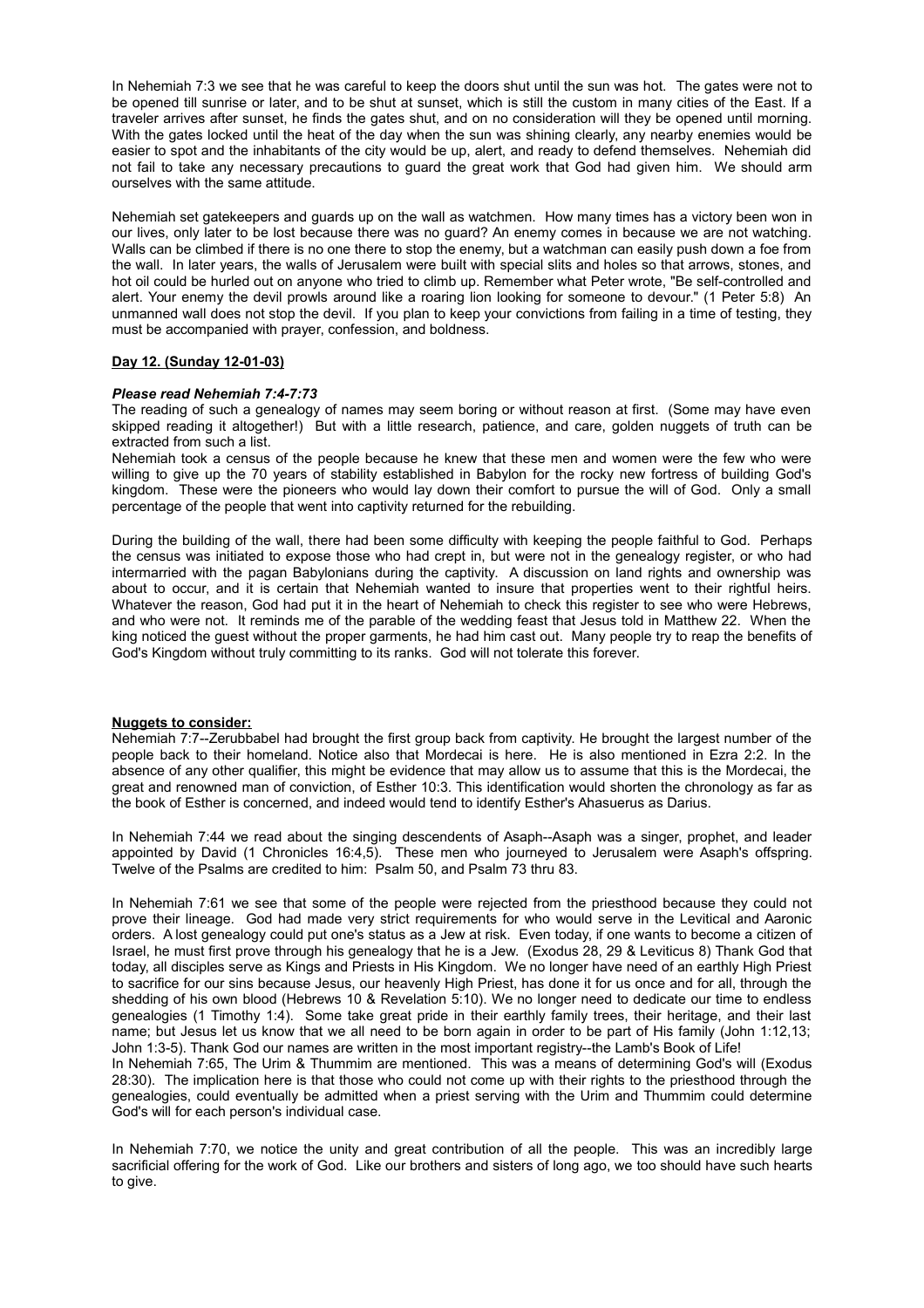### **Day 13. (Monday 13-01-03)**

#### *Please read Nehemiah 8:1-12*

The Water Gate led from the old City of David to the Gihon Spring located adjacent to the Kidron Valley. This was the spring to which Hezekiah had a tunnel dug (2 Chronicles 32:30). Jerusalem was one of the few great cities of antiquity that was not built near a great river, and the city depended on reservoirs and springs for its water. The text in chapter 3 does not say that this gate was repaired, but only that the workers repaired the walls adjacent to it. The temple servants were descendants of the Gibeonites who were made drawers of water (Joshua 9:23). They would naturally want to live near the most important source of water for the city.

What a day that must have been when Ezra spoke from daybreak until noon about the Law in commemoration of the wall's completion! The people had gathered together as "one man" in perfect unity to hear him speak from the first five books of our Old Testament. Nothing is more pleasing to God than the unity of His body coming together to worship him. Ezra stood on a platform and the people also stood while he preached from the holy book--they responded with lifted hands, shouts of "amen," and with worship to God. They wept openly and did not hide their shame. These types of reactions to the preaching of the Word should not be foreign to our own services today.

Although the words convicted the people, piercing their hearts, they learned that the "joy of the Lord was their strength". They would celebrate with great rejoicing instead of sulking in worldly sorrow over their new awareness of the neglect they had shown towards the Law. We also need to be reminded not to wallow in self pity when God's Word convicts us, but to follow the pattern of repentance that shows Godly sorrow outlined in 2 Corinthians 7:9-11. Notice that in verse 8:10, they not only fed themselves in their celebration, but they also gave to those who had nothing prepared. Celebration is a time for sharing, not a time for introverted selfishness.

It is significant enough to mention at this point that Ezra was the designated spiritual and religious leader, not Nehemiah. Nehemiah was not a prophet or a priest; he was just a layman. He was motivated by his relationship with God, and he devoted himself to doing God's will amidst his common secular life. Nehemiah understood that the spiritual aspects and duties of a relationship with God are not limited to those in the ministry, but to everyone called a child of God.

## **Day 14. (Tuesday 14-01-03)**

#### *Please read Nehemiah 8:13-18*

The great assembly of the day before was gone and the celebration a day old, but the people's desire to keep looking into the Word was kindled again. They discovered that it was the time of a specific festival, the Feast of Tabernacles (Leviticus 23:33-36), when they were to live in booths or rough tents and huts to symbolize the 40 years they spent in the wilderness after they were delivered with Moses from Egyptian captivity. The feast also served as a week of thanksgiving for the harvest God had granted them. For four decades in the wilderness, the Hebrew nation relied entirely on the provision of God Almighty. Their clothes and shoes did not wear out (Deuteronomy 29:5), and they--and their flocks--did not lack for food or water (Nehemiah 9:15,20-21). God provided everything. This festival was a pause in an otherwise busy world, for one week out of 52, to remember God's faithfulness in providing for His people and to give Him the honor He deserves. Even today, in our wanderings through life, God has been the unseen Provider who has been faithful to us even when we have forgotten Him.

As one of the three pilgrim festivals, along with Passover *(Pesach)* and Pentecost *(Shavuot),* the Feast of Tabernacles *(Sukkot)* was the third appointed time for all Jewish males to come to Jerusalem with their tithes and offerings. At this time of year, and for the week of *Sukkot,* Jerusalem would have traditionally been overflowing with people. By Tishri 15, the normal population of about 600,000 people swelled to between 2 and 3 million in Jesus' day. Amid the throngs of people and the din of activity, the priests of the temple had their own endless jobs to do. Behind the scenes of temple life, they meticulously carried out instructions given to them in the Torah (The Law). Part of their duty was to sacrifice a total of 70 bulls during the festival of *Sukkot* (Num. 29:12-39). Jewish teachers and rabbis apply great importance to this instruction.

In the sacrificial system, bulls were offered on behalf of a nation or nations. On *Yom Kippur,* the high priest sacrificed a bull for his own sins as he represented the nation of Israel. During *Sukkot,* many rabbis assert, the 70 bulls represented the 70 nations that descended from Noah, the ancestors of all the Gentiles of the world. These bulls, according to Hebrew scholars, were sacrificed for the peace and well being of the Gentiles, so that they might one day acknowledge the God of Abraham, Isaac, and Jacob. This was Jewish doctrine for hundreds of years and, though many Jews remain unaware of it, their prayers have been answered: Gentiles who believe in the Messiah of Israel have been faithfully grafted in (Rom. 11:17-24) and have become adopted children of Abraham (Gal. 3:29).

What can you do in your schedule to take some time out to reflect on how God has provided for you? Consider what a great family he has joined you to and the joy it provides when we all live together in harmony.

## *3 rd Week. 15th to 21st of January. Nehemiah—Rebuilding the walls of Commitment.*

**Day 15. (Wednesday 15-01-03)**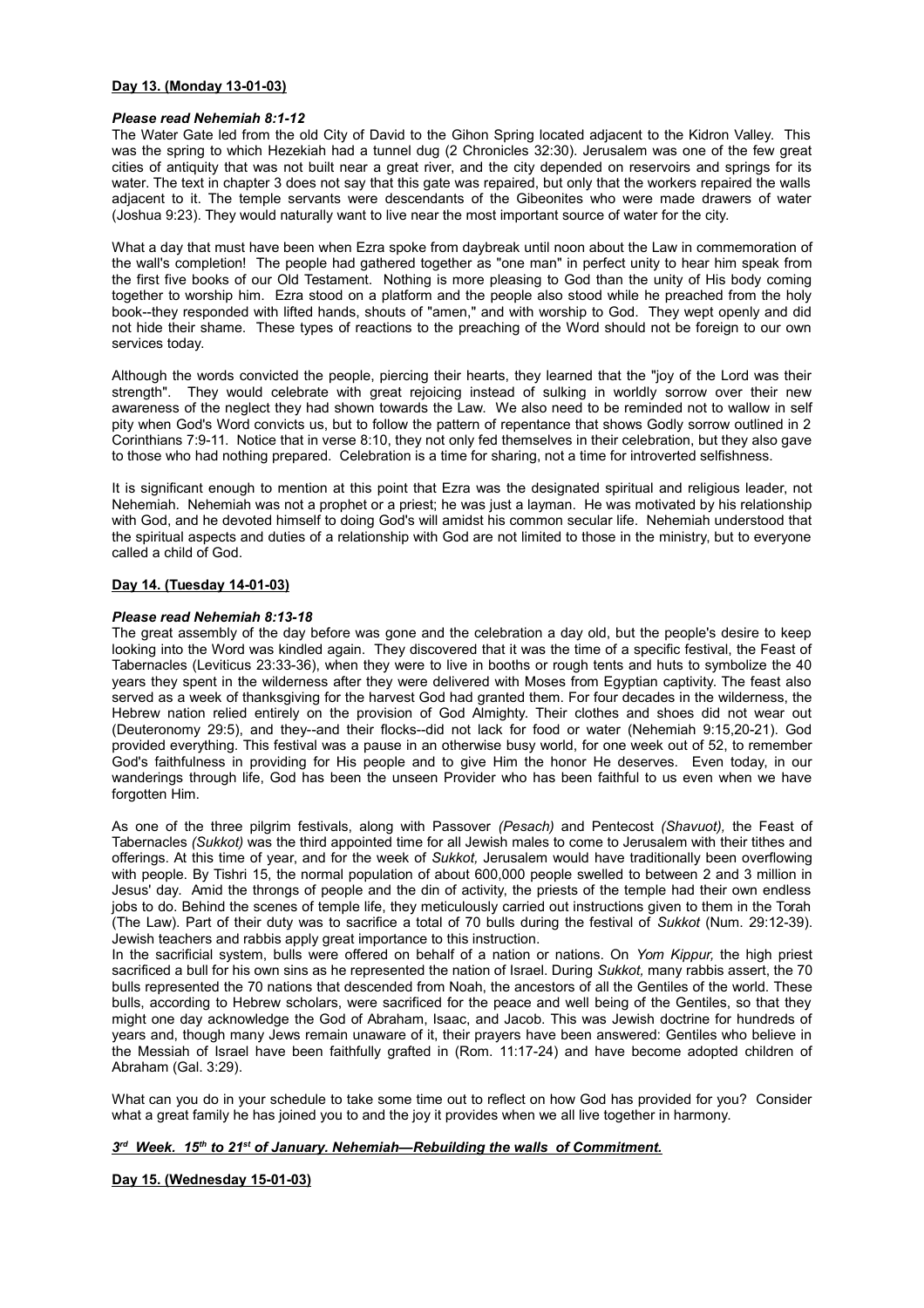#### **Reading: Nehemiah 9:1-3 Fasting (Today Is a day of fast)**

On the tenth day of the seventh month between the feast of trumpets (Neh 8:2) and the feast of tabernacles (v:14) is the day of atonement (Yom Kippur). This day had a special symbolism. Two goats were taken to bear the people's sins. One was killed as a sin offering; the other was sent off into the desert to bear away the sins of the people. The two goats thus symbolized both forgiveness for sins by death and complete removal of the sins for which atonement was made (Lev 16). The ordinary Israelite remained at home, and the priests carried out the ritual. It was the only day of fasting required of Israel and was to be a special Sabbath of rest and personal reflection. It was a time of special sorrow, special sin offerings, and atonement.

On occasion, there was a fast that was kept two weeks later as a day of humbling before God. It appears that Nehemiah 9:1-3 records just such a fast. Fasting is much more than simply going without food (Isaiah 58:1-9). We can see from this passage the type of fasting in which God calls us to participate.

A day of fasting is first of all a **day to humble yourself**. In Exodus 10:3, God asked Pharaoh "how long will you refuse to humble yourself before me?" Pharaoh had stubbornly refused to acknowledge God's right to exert his authority over him. His stubborn refusal eventually led to God's ultimate judgment when not only Pharaoh but also the armies of Egypt were drowned in the Red Sea. We, like Pharaoh, struggle to submit ourselves to God's righteous authority in our lives. Fasting is to be a time when we choose to pursue a posture and heart of humility before God. It is a time to admit, not only to ourselves but also to God that we have been disobedient and that God is completely justified in his right to judge us for our sins.

A day of fasting is a **day to separate yourself** from what is of the world. With a spirit of repentance a decision must be made to stop sinning. It is amazing how sophisticated we can be at times in making excuses for our sinful actions and attitudes. Yet, God tells us clearly that it is only with repentance that we can receive times of refreshment (Acts 3:19). Sin never refreshes but only brings about a suffering of our souls (Psalm 51:7-9)

A day of fasting is a **day of communion with God**. In Nehemiah 9:3 it is recorded that they spent a quarter of the day (3 hours) reading from the Book of the Law and another quarter of the day praying (confessing sin and worshipping God). For a relationship to be strong and continually growing communication must go both ways. Here Israel listened to God speak to them through his Word and then spoke to God through prayer.

**Application:** It is apparent from Isaiah 58:1-9 that God expects us to maintain a spirit of fasting every day, not just on those days when we go without food.

- 1. How is your spirit of humility before God? Are there sins that you have held on to and made excuses for? Choose now to humble yourself before God, accepting his right to expect obedience, and confess your sin before him.
- 2. It is important to have a plan in order to enable yourself to separate from what is of the world (i.e. sinful actions and attitudes). Sit down and prayerfully consider what your plan is going to be. Write down your plan or communicate it with those God has placed in your life to help you.
- 3. Take some time to consider how your communion with God is going. Commit yourself to spending great and consistent time reading from God's Word and praying to the God who makes all the difference in our lives.
	- **Consider taking a day to fast and take some extra time to study your Bible and pray to God.**

## **Day 16. (Thursday 16-01-03)**

In Neh 9:4-38, we have an account of the prayers that were offered up on this day of fasting and humbling before God. Their focus is immediately drawn toward adoration of who God is and then what God has done. It seems crazy to have to admit it but all to often our prayers are filled with what *we need*, what *we want*, and what *we would like changed*. We naturally tend to become self-focused instead of God-focused. When we take time to reflect on whom God is, in all his glory, our faith, gratitude, and heart of adoration is stimulated. We get back to being focused on God and what God desires for our life.

Not only is it to our benefit to offer prayers of adoration but the Bible tells us that it is fitting and proper to do so because God deserves this from us (1 Chron 16:29; Ps 29:2; Ps 96:8). The Hebrew writer identifies the proper attitude of worship to be one of reverence and awe (Heb 12:28). The word "idol" can be defined as any person or thing devotedly or excessively admired. Therefore, the sin of idolatry is attributing greater worth, affection, or devotion to something other than God. In our hearts, God becomes common and therefore of less value to us than the other things we pursue in our lives.

A sure sign of this happening is when we find ourselves struggling with devoting consistent and great time to prayer, Bible study, fellowship, and God's work of saving the world. It becomes difficult to desire to sacrifice financially to God. There is a general lack of excitement in our commitment to God and His Church. Sin becomes more alluring and exciting and we find it seemingly impossible to resist.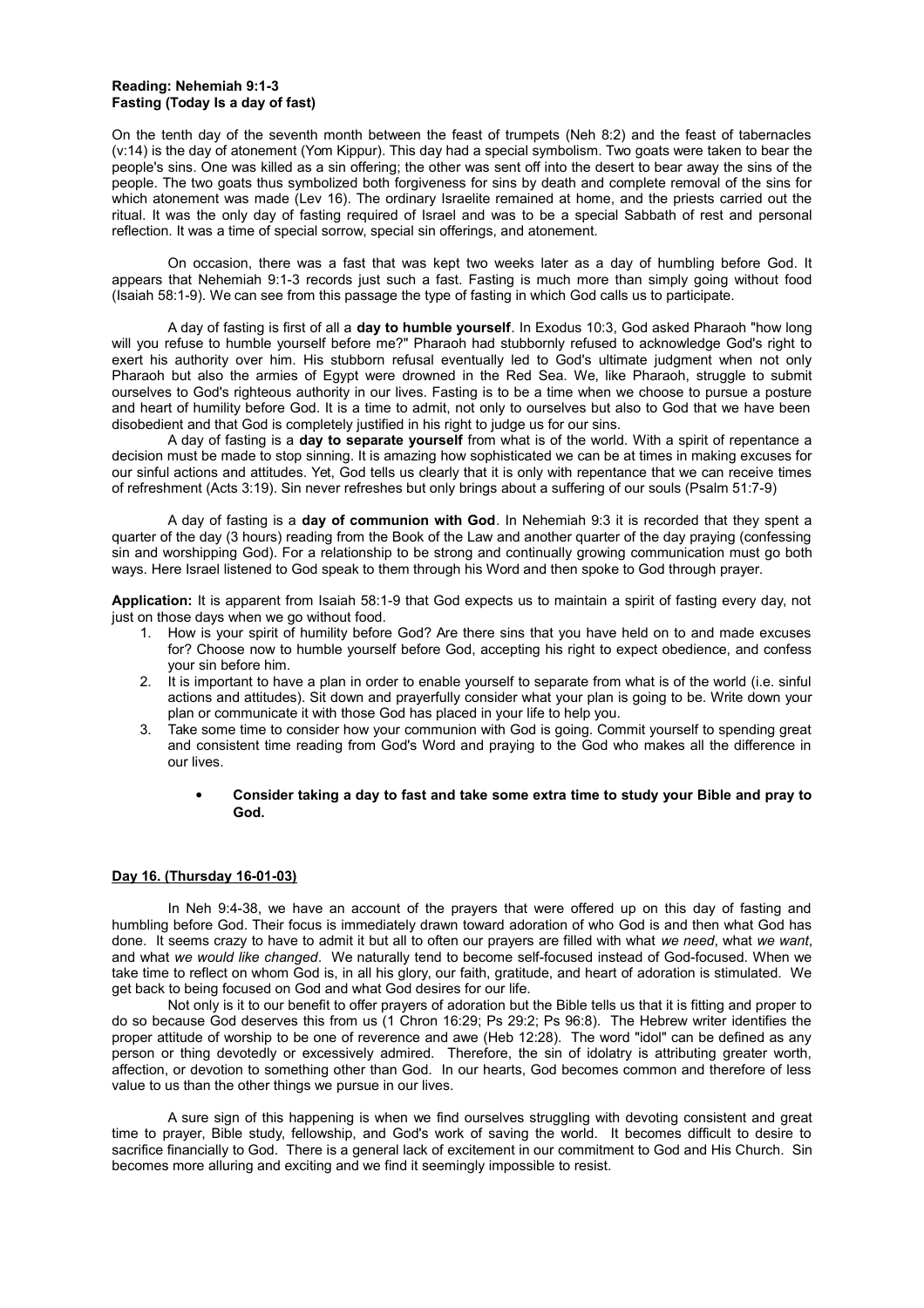This is exactly what had happened to Israel as they fell headlong into the sin of idolatry. They lost their vision of the transcendent glory of God. Because of this they drifted away and were ultimately sold into captivity to foreign nations (Neh 1:5-9).

God's people had rebuilt the wall not just through hard work but through a recommitment to standing in awe of God. The prayer of adoration we see in Neh 9:4-6 is just one example for us to consider as we focus on standing in awe of God in all his glory.

They began their prayer by adoring God as the only living and true God (v:6). It is interesting that as God taught this truth to his people through Moses, He immediately followed it by the command to "Love the LORD your God with all your heart and with all your soul and with all your strength" (Deut 6:4-5). They adored God as the creator of all things and the source of all life. God's creation, including the heavenly host worship and praise Him (Ish 6:2-4, Rev 4:8-11). They also recognized that no matter how much they, or the angels of heaven, praised God that they would never even come close to capturing the magnitude of God's glory (v:5b).

**Application:** The Jews spent a quarter of the day offering prayers of adoration, thanksgiving, and confession because they had repented of idolatry. They gained the conviction that they had treated God as something common and resolved to worship God acceptably, with reverence and awe.

- 1. Spend some time everyday reflecting on who God is and what he has done, especially in your own life. The Psalms are a great place to look for help. Spend some time every day praying prayers of adoration to God.
- 2. Take some time to evaluate your devotion to God as seen in your time of prayer, Bible study, and fellowship. Are you tempted to treat God as common and less than Holy?

## **Day 17 (Friday 17-01-03) Gratefulness (consider start a "gratitude journal)**

God's people continued their prayer by listing some of the ways that He had shown them kindness and favor. God calls us to "devote ourselves to prayer, being watchful and thankful" (Col 4:2). In fact it is impossible to worship God acceptably without a heart of thanksgiving (Heb 12:28). Let's examine some of the things they mentioned and make application to our own lives.

**In vs.: 7-8** we see **God's call** to Abram. God decision to choose Abram was based solely on the goodwill of God. Abram did nothing to deserve this choosing. The childless man's name was changed to Abraham (father of a multitude) because God had a great vision for his future. He was given the promise of a land that at the time was possessed by six other nations. The parallels are obvious in our own lives. As disciples of Jesus, we too have been chosen by God (Eph 1:11, 1 Pet 1:2). God has a vision for our lives, to bless us and use us to bless the lives of others (2 Cor 2:14). God has also given us the promise of a land flowing with milk and honey; **heaven**.

**In vs.: 9-11** is recorded **God's deliverance** of Israel from bondage in Egypt. What a timely reminder to the remnant in Jerusalem as they were working and praying for the completion of their own deliverance out of Babylon. They were reminded that God delivered their forefathers out of compassion for their suffering. That He had responded to their cry for help as He miraculously intervened to bring about their release. God has intervened in our own lives in much the same way. Out of compassion for us He has delivered us from the bondage we were in to sin (Rom 8:7-8).

**In vs.:12** they are reminded of **God's presence** with them in the pillar of cloud and fire. His presence not only guided them but also provided protection for them from their enemies (Ex 13:21; 14:20). We have been given the same promise of God presence with us to guide and protect us (Mt 28:20).

As was mentioned during yesterday's study, we are often consumed by what *we need, what we want, and what we would like changed*. We become self-focused and self-reliant instead of God-focused and Godreliant. We can become overwhelmed by life's challenges and the obstacles we face. Spending time in prayers of thanksgiving remind us of all that God has done and that there are not any obstacles which are to great for God to overcome.

## **Application:**

- 1. As you think about your prayers do you tend to be self-focused or God-focused? Take some extra time today and remember what God has done for his people through out time.
- 2. Especially consider how God has blessed your life. Remember how you have been chosen, delivered, guided and protected. Spend some extra time giving thanks to God in your time of prayer today.
- 3. It might be helpful for you to start a **"gratitude journal**". Spend a few minutes each day recording the ways that God has blessed your life and offer up a prayer of thanksgiving.

## **Day 18. (Saturday 18-01-03)**

The greater part of the prayer recorded in Neh 9 is filled with a focus, not on the needs of the congregation, but on the glory, power, and faithfulness of God. Our greatest need is to remain God-focused. Intuitively we realize that we are limited and therefore incapable of overcoming all the challenges we face. We need something "bigger than life" to strengthen and guide us. We need God.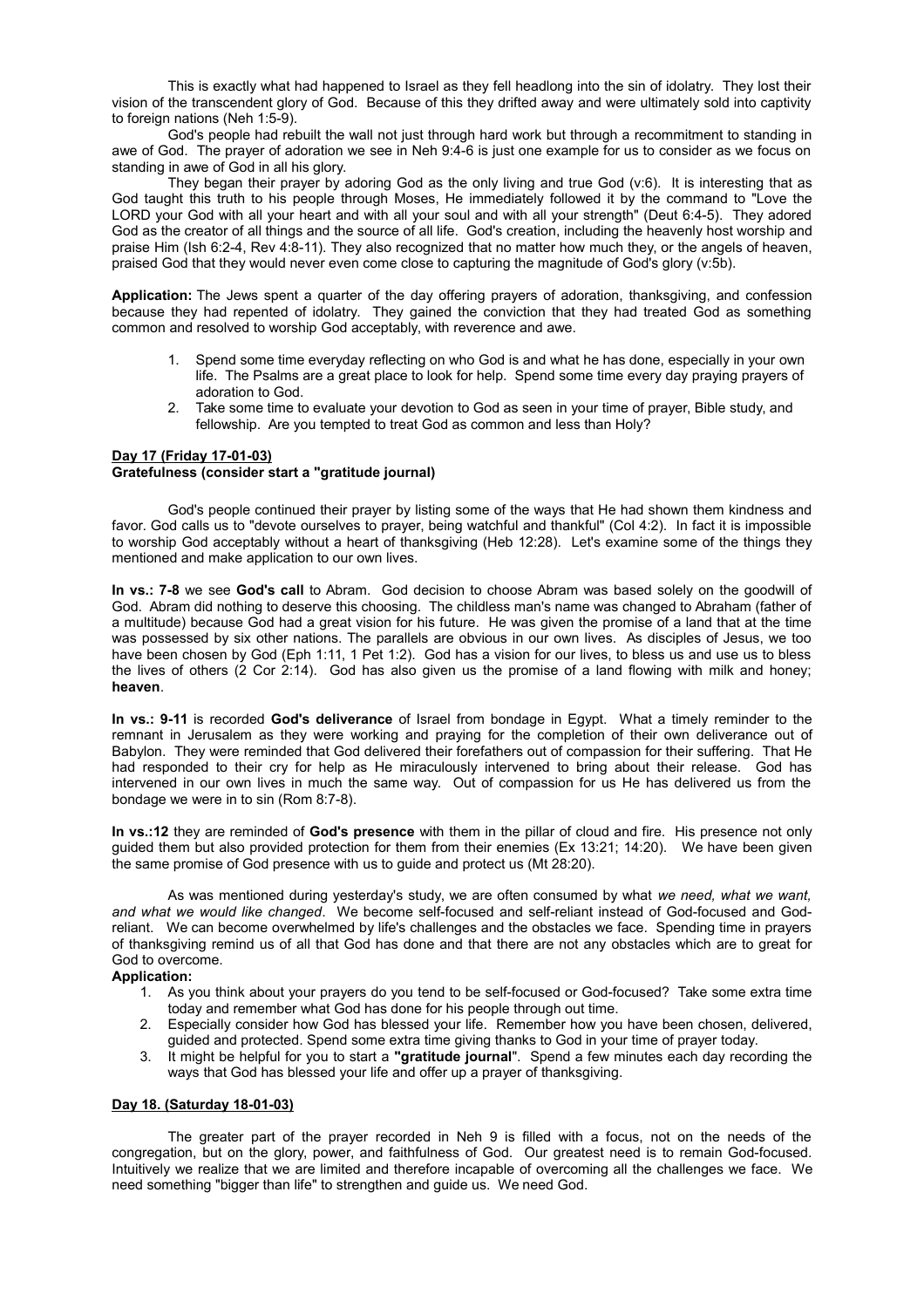In their prayer they remember **God's faithful provisions** for them. He supplied for their spiritual needs by giving them His Word and instituting a system of worship and communion with Him. He provided for their physical needs by giving them bread from heaven (manna) and water from out of a rock. He gave them a land of their own (Canaan's Land) with homes they had not built, fields they had not plowed and wells they had not dug (vs.: 20-21, 25).

He not only gave them a land to live in but also enabled them to be **victorious in conquest** and multiplied their numbers to fill the land. Throughout Nehemiah we are told how it was God that enabled his people to accomplish what ordinarily would have been impossible. We are often tempted to allow the enormity of our task to overwhelm us and instead of turning to God for the help to accomplish the impossible we give up or become stalled out in our faith. God has blessed us with so much. It seems so easy to focus on what we don't have instead of on all that we do have. We can become like little children on Christmas morning that tears through their gifts without taking the time to be grateful for what they have already received that morning.

In Matthew 19:16-26, Jesus taught the rich man what it would take to enter into the Kingdom of God. When confronted with the challenge he went away sad because it was more than he thought he could bear. Jesus seized the opportunity to teach the disciples, who were with him, an important lesson. With man alone it is impossible to manufacture the spiritual fruit that God desires. However, with God all things are possible. As we strive to build up God's wall in our own Geographical area, (Sector, Zone, FG, Region), families, work places, schools, neighborhoods, and congregations remember God's faithful provisions and the promises of victory we have in Christ.

## **Application:**

1. Take some time to write down some of the ways God has provided for you and your family. Be thankful in prayer.

What situations or challenges tempt you to be discouraged? How have you seen God bring you victories over some of the different challenges you have faced and overcome? Commit to praying prayers of thanksgiving for past victories. Then pray about the present day challenges you face with the conviction that all things are possible with God.

#### **Day 19. (Sunday 19-01-03)**

They remembered **God's continued mercy** in spite of their rebellion. We tend to have a grave misunderstanding of grace, mercy, and justice. When we feel in our heart that God is being unfair in his dealings, in any given situation, in essence we are saying he is being unjust. What we are demanding is that God responds with justice. Justice is the administration of deserved punishment or reward. If God were to grant us justice based on our own performance in life we would all be doomed for our failures with others, ourselves, and especially with God. Mercy means that we don't receive punishment, which we justly deserve, for acts that have been committed (Matt 18:23-28). Grace means that we receive blessing we haven't earned and we don't deserve (Eph 2:8-10). God continued to give grace and mercy to his people while lovingly disciplining them for their rebellion in the desert. He continued to send the prophets to teach and admonish them. Even when he disciplined them through neighboring peoples he did not put an end to them or abandon them.

As we studied the Bible to become Christians we became convinced and convicted of our sinfulness before God. The more deeply we understood this the more we began to appreciate God's mercy and his grace extended to use through Christ. Rather then embolden us to sin more it became a source of determination to stop sinning. The more we understand and embrace God's grace in our lives the more we have the power to say no to sin and to chose to live righteously (Titus 2:11-14). Each day we need to spend time thinking about and admitting our weakness before God and excepting his mercy and grace in order to experience true growth.

We must always guard our hearts from becoming like the Pharisees who lost connection with their own sinfulness. In Luke 18:9-14, Jesus tells the story of the Pharisee and the Tax Collector. The Pharisee was not involved in the more "obvious" sins that seemed to be prevalent in those less committed then himself (ie. the tax collector) and felt his righteous acts made him righteous before God. The tax collector, on the other hand, felt his sinfulness and begged God to act toward him with mercy. Jesus, clearly teaches that it was the heart represented by the tax collector who would receive mercy and not that of the self-righteous Pharisee.

## **Application:**

- 1. Think about who you are in your sinful nature. Remember how God has worked in your life despite these deficiencies. Allow you gratitude for God's grace to motivate you to live righteously today and to say no to sin.
- 2. In what ways are you tempted to rely on your "righteous deeds" to make up for areas of sin in your life.

## **Day 20 (Monday 20-01-03)**

Finally, after considering the greatness of God and his incredible faithfulness to his people, they end their prayer with a confession of sin and a solemn resolve to repent. The more thankful we are for God's mercies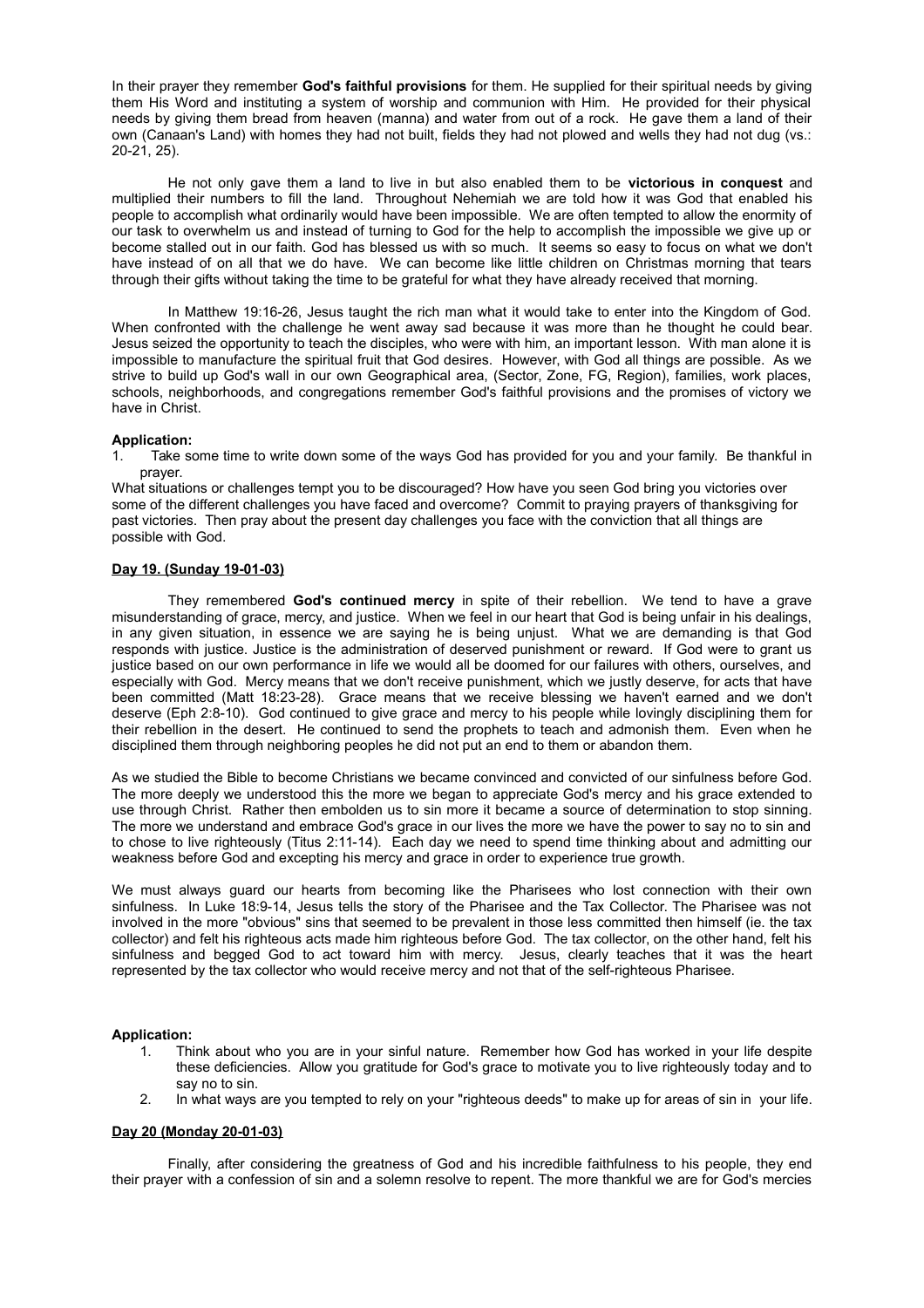the more humbled we will be for our own sins and the more determined to produce fruits of repentance in our lives.

Although they ask God not to take lightly the sufferings they have endured, they confessed that it was because of their own sins that they found themselves in their present circumstances. God had been fully justified to punish them and had acted faithfully towards them through all their sufferings (v: 33). They acknowledged that God had warned them to return to his word and that they had taken his goodness to them for granted (vs: 34-35). It has been said, "fatness and fullness often breeds pride and self-indulgence". This is particularly pertinent to those of us who live in the United States and have reaped an incredibly disproportionate amount of God's blessings. We must be constantly on guard that we do not allow the relative wealth that we live in to cause our hearts to become prideful and our spirit to become self-indulgent.

The result of their sin was that they found themselves slaves in their own land. They were impoverished in spite of the fact that the land produced an abundant harvest. This was due to the fact that they had to give the fruit of their labor to their masters (Assyrian Kings) by way of taxes. This is what happens to us when we embrace sin and refuse to repent. The blessings of God's Kingdom are all around us but we can't seem to experience them in our own lives. We can be tempted to conclude that God's blessing just aren't available or that He has in fact lied and that we would be better off looking outside God's Kingdom for satisfaction. Like the Jews of Nehemiah's day we simply need to confess and repent of our sins. God is eager to bring his blessing into our lives as we return to him (Neh 1:9).

The people eagerly turned back to God and recommitted themselves to follow the Law of God and to obey carefully all the commands, regulations, and decrees of the Lord (Neh 10:29). They were so intent on repenting and recommitting themselves to God that they wrote out a binding agreement. Nehemiah was the first to sign it, followed by the leading priests and Levites, and the family leaders. It is encouraging to see that the people willing followed the example of their leaders as they recommitted themselves to God. Nehemiah 10:28 describes true biblical repentance when is says they "separated themselves from the neighboring peoples for the sake of the Law of God." (see also, 2 Cor 7:8-11)

## **Application:**

- 1. Repentance should be an ongoing process in the life of any disciple of Jesus. Ask God to show you in what areas of life He is calling you to a higher standard then you are presently living.
- 2. Sit down with those who know you best and ask them if they perceive that you have allowed material comforts to dull you commitment to carefully obey God, or to become self-indulgent.
- 3. Consider writing out an agreement of commitment, between you and God, for those areas of your life that you are striving to more perfectly conform to God's will (ex. Prayer, Bible study, particular areas of temptation, outreach, personal commitment, etc.).

## **Day 21 (Tuesday 21-01-03)**

God has called his people to be holy (Lev 11:45). To be holy means to be separate and dedicated to God for his exclusive use. In the book of Leviticus God gave the rules and regulations by which Israel would be able to live in state of holiness. These rules and regulations stipulate how they where to separate themselves from the things, and actions, that what would make them unclean. In other words they were not to live or worship like those in the surrounding nations. If they did, they would no longer be holy but would become common (ie. like the people around them). As the priests, Aaron and his sons were told by God "you must distinguish between the holy and the common, between the unclean and the clean, and you must teach the Israelites all the decrees the LORD has given them through Moses." Their responsibility as priests was to safeguard the holiness of God's people.

Nehemiah and the people recommitted themselves to a life of holiness. They were making the commitment to stop living as the common people of the world live and to start living like God's people. Although this section addresses two particular areas of recommitment, remember they had already committed to carefully obey all of God's Law as given through Moses (Neh 10:29).

They recommitted themselves to holiness, **relationally** (v:30). God had warned his people not to make treaties with foreign nations or to take husband or wives from foreign people because they would lead them into idolatry (Ex 34:15-16). The history of Israel is filled with the sad accounts of God's people allying themselves with foreign peoples, either through treaty or marriage and the idolatry that came from these alliances. The Apostle Paul writes the Corinthian church and warns them not to be yoked together with unbelievers but rather to purify themselves and perfect holiness out of reverence for God (2 Cor 6:14-7:1). It is sometimes a fine line that we must tread as we follow the example of Jesus who lived among the people of the world but never became like the people of the world.

They recommitted themselves to holiness, **materially** (vs: 31-39). It is important to remember that the Jews were very poor and that many of them previously had had to sell their sons and daughters into servitude in order to be able to pay their taxes and buy food to eat (Neh 5:3,4). Yet, they were committed to never allowing God's house to fall into disarray or disrepair again. They recommitted to providing the offerings, tithes, temple tax, and first born of their livestock as well as the first fruit of their harvest. In other words they committed to seeking first God's kingdom and his righteousness no matter what the cost was to themselves (Matt 6:33).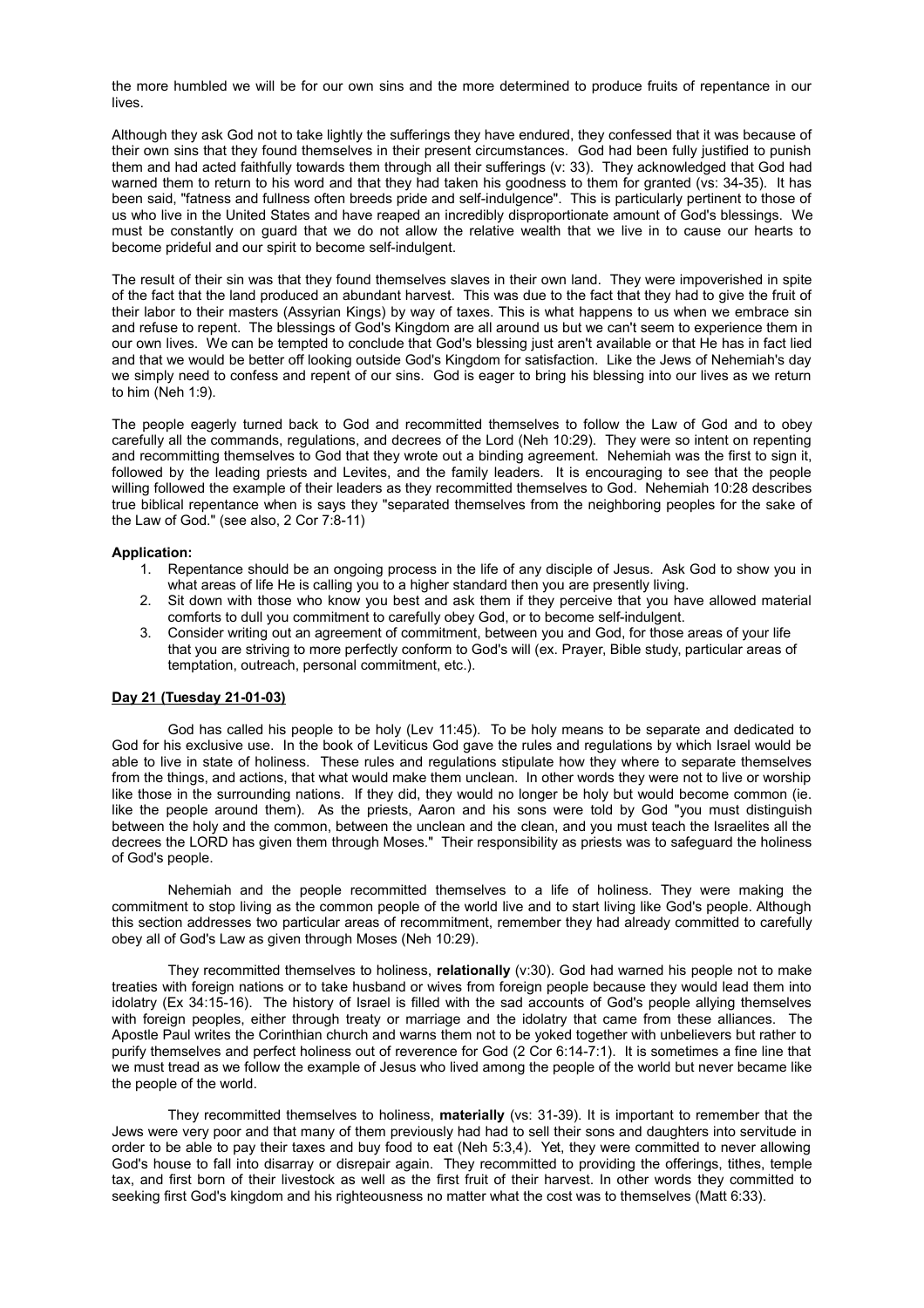#### **Application:**

- 1. How has Satan worked to tempt you to sacrifice your personal holiness either relationally or materially?
- 2. Pray to support God's plan to rebuild the walls of his kingdom with all of your heart. How can you put this prayer into practice wholeheartedly today?

#### **4 th** *Week. 22nd to 28th of January. Nehemiah--Rebuilding the Walls of Conviction.*

#### **Day 22 (Wednesday 22-01-03)**

## **Reading: Nehemiah Chapter 11 The Heart of God's People**

For a variety of reasons, no one wanted to settle in Jerusalem itself. The people had spread out into the surrounding countryside to occupy their own historic villages and small farms. Lots were cast so that one out of every ten families would move into Jerusalem. As you would expect, most of the family heads are listed.

We read that the people commended all of the men who *volunteered* to live in Jerusalem. We can see over and over again that it is easier at times to make specific sacrifices to serve God, as long as those sacrifices fall conveniently into our lifestyle. But when it comes to giving our entire lives to do what we must to glorify God (like these men volunteering to move their families to a place where no one wanted to go), our hearts get challenged.

Today we are going to tie in the teachings of Jesus in looking at the hearts of men, so that we can make sure that our hearts are rights before God. The religious leaders in the Old Testament had a tendency to 'honor God with their mouths, but not their hearts'. As his people today, we can tend to lose the joy and honor of serving God, and when this happens we will do the religious duties, but lose the heart and sincerity that God desires.

Nehemiah was involved in a great project to build the wall and restore the prominence of God back into the lives of his people. Today, as Christians we have a similar task ahead of us in restoring the prominence of God into the hearts and lives of all men. This begins with us looking at ourselves first.

In the New Testament, we see Jesus teaching a parable in which he uses a Priest and a Levite to help us understand what is of utmost importance to God from his people.

#### **Luke 10:25-37**

Maybe the Priest was too busy to take the time to help Maybe the Priest didn't want to get involved Maybe he didn't know how to help Maybe he was just lazy Undoubtedly he was selfish

**Conclusion:** The question is not really 'Who is your neighbor', but rather 'To whom are you a neighbor?' The people that you serve, those are your neighbors.

Helping the teachers at your children's school Helping your disciples your sector. Baby sitting, having children over at your house, having singles over. Helping your neighbors with whatever they need Helping your community

What are ways that you see your heart being that of the Levite or the Priest? What keeps you from having the heart of a good neighbor?

**Challenge:** Today make it a point to keep your eyes open to opportunities to be a good neighbor to someone. Act on those opportunities. "Go and do likewise".

## **Day 23 (Thursday 23-01-03)**

#### **Reading: Nehemiah Chapter 12:1-26 The People's Representative**

The first half of this chapter lists many of the priests and Levites who had served during the approximately 90 years since Zerubbabel had returned from exile.

Throughout the book of Nehemiah we have seen the priests, Levites, and leaders of the people highlighted in helping to build the wall. It may help for us understand who these people were, and their roles.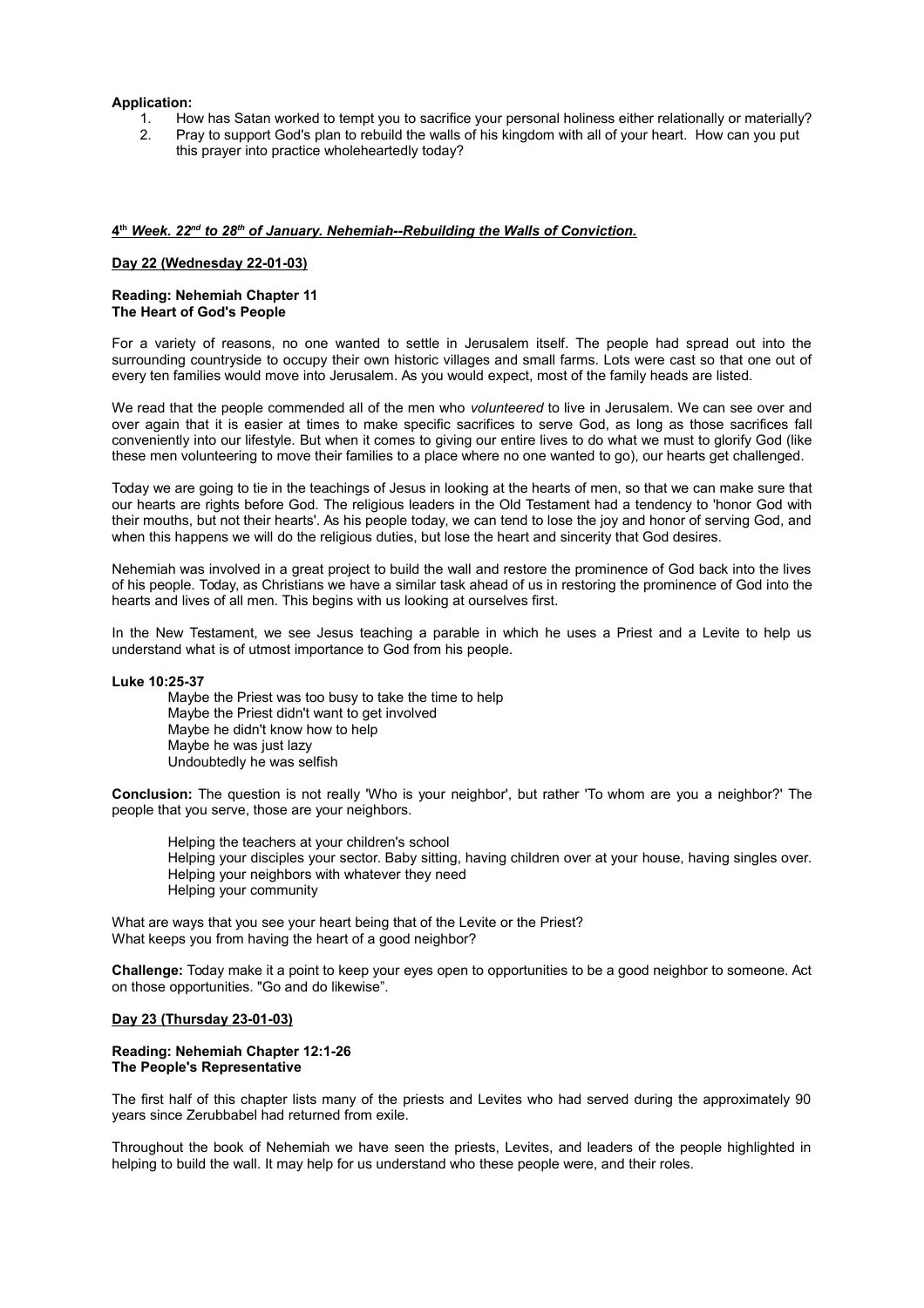**Priests** -- The Priests were direct descendents of Aaron and served as the people's representative to God (Exodus 2:1-10)

*Levites* -- Forbidden to serve as priests, a privilege reserved, on penalty of death, for Aaron's sons (Numbers 3:10) the Levites were dedicated to an auxiliary ministry for the priests, especially in regard to the manual labor of caring for the tabernacle. The Levites had a specific role in building the tabernacle of God. The Levites came to prominence after Aaron led the people into apostasy with the golden calf (Ex. 32:25). The sons of Levi avenged the Lord's honor by punishing many of the rebels.

When Jesus came on the scene we see how he is for us the new High Priest, and we take on the role of the priesthood as his body.

*Jesus* -- In the book of Hebrews we see the author persistently pressing the point that Jesus has been appointed by God (Heb. 5:5-10) to be the new, the true high priest that can finally deal with human sin. His priesthood surpasses that of Aaron (Heb. 7:11), contains the perfection missing in the older sacrificial system (Heb. 7:18) and is based on God's own oath (Hebrews 7:20-22)

**The Commission of the Church** -- As Christ's body, the church is anointed to a priesthood in the world, providing a service that declares the will of God to humankind and bears human needs before God's throne in prayer (1Peter 2:5-9)

How does knowing that you are a 'Royal Priest', serving the creator of the universe, affect the way that you are living your life everyday?

How has this relationship with God changed your view of yourself, or your value as a person?

In what ways are you going to serve the church in fulfilling your responsibility as a member of the royal Priesthood (1 Peter 2:5-9)?

What actions are you going to take today to intercede for the people in your geographical area, family, neighborhood, social circles, through prayer? In what way are you going to 'declare' the praises of God to your family and friends?

Let's pray to feel in our hearts the joy and honor of being God's representatives on earth.

#### **Day 24. (Friday 24-01-03)**

#### **Reading: Nehemiah Chapter 12:27- 43 Joy of Celebration**

This half of chapter 12 deals mostly with the dedication service of the new wall in Jerusalem. In Nehemiah 4:3, Tobiah had criticized the wall saying that it would topple over if even a fox climbed up on it. It must have been embarrassing for him when the huge procession of choirs and leaders paraded around the city *on top of the new wall!*

Celebration has always been part of the history of God's people when a great victory has been accomplished. It makes us realize that celebration must be a part of our God's character and heart. In fact King David, the 'man after God's own heart' celebrated with singing and dancing as the ark was brought back in to the city of Jerusalem (2 Samuel 6:1-5). Celebration and worship seem to go hand in hand as we glorify God. In our lives to day, it seems like it is very difficult to understand a celebration mindset in our relationship with God. We celebrate birthdays, anniversaries, holidays, and victories of our favorite sports teams. In reality we have a habit of glorifying men. Yet in Luke 4:5-8 we read where Jesus emphasizes that we are to worship God and serve him only.

We see how Jesus spent a lifetime worshipping God, and yet he also participated in a celebration as he entered the city of Jerusalem riding on a donkey as the Prince of Peace and King of Kings (Matt. 21). If we take a peek through the scriptures into the future, we can see the celebration of the heavenly hosts as Jesus enters the city to bring salvation to man, conquering death.

The celebration that we can feel as disciples can be overwhelming, knowing that Jesus has won the victory over death, and we as his people are more than conquerors in life and death through Jesus. (Romans 8:37)

As we come together to meet at our Sunday services, let us come together with a spirit of celebration, worshipping God as his people! Are we coming to our meeting s early, excited to be there? Or do we run in late, wishing that things would start a little later to better suite our weekend sleep schedule? What is our sprit like? Are we there to worship God, or to fulfill a duty of attendance?

The joy and honor that we should have in our hearts every day should be inspiring - but also should be evident on Sundays when we meet together as a church.

The people of Nehemiah worshipped with singing and joy.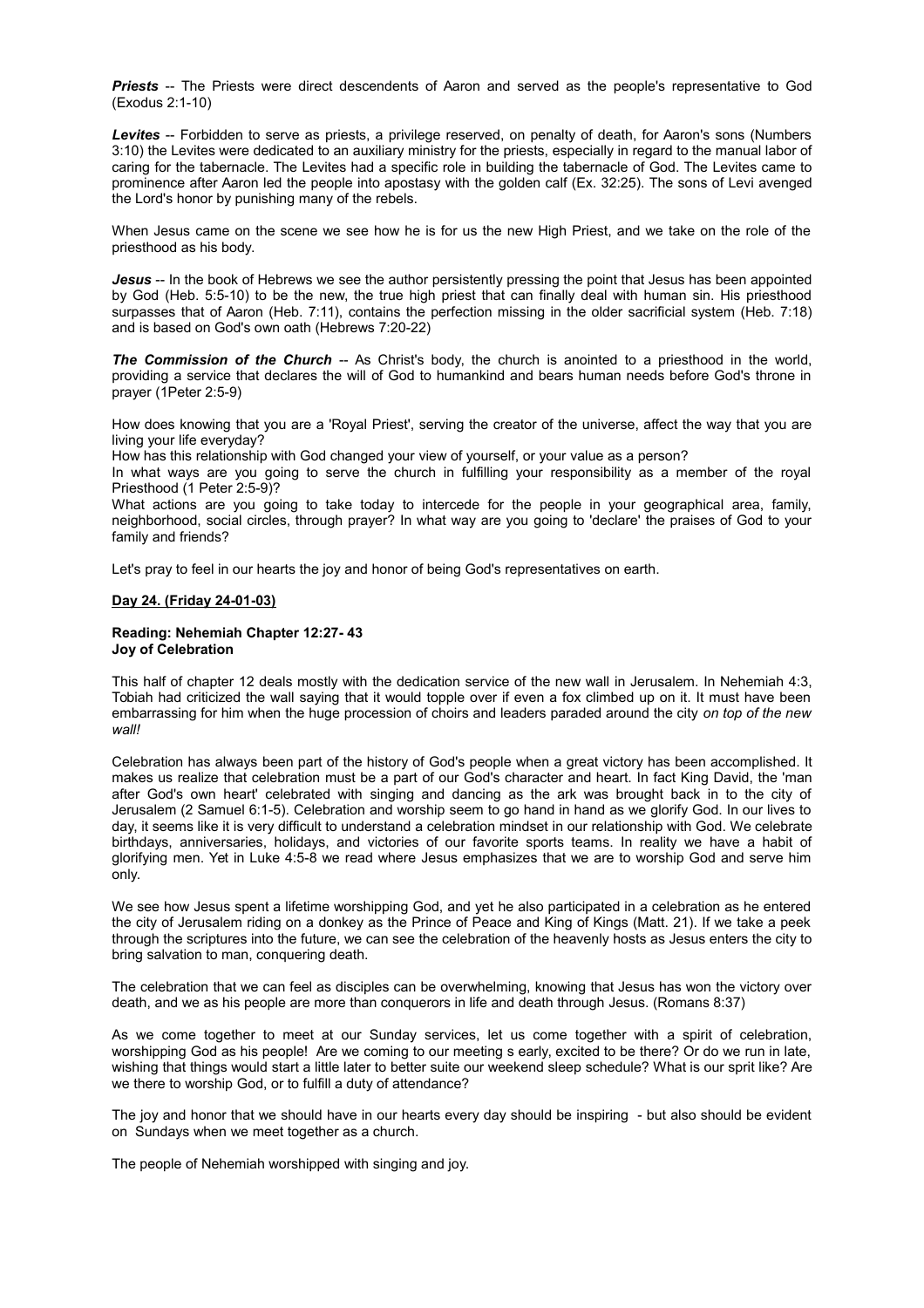Joy and Gratitude are two of the greatest challenges that we face in the United States today. We are tempted to see through the eyes of what we don't have, and complain about all of the things that we do. What are specific things that you can do today to see things with a more joyful outlook and more grateful heart?

At times we feel we don't have enough time, money, or patience. Meanwhile, we spend endless amounts of time trying to entertain ourselves and sedate our burdens. Let us pray to have a grateful heart for the abundant life that we have in Christ, and the hope that we have through our relationship with God.

Let us pray to not see things as the world does, but to have eyes that are spiritual, seeing things with an eternal perspective.

## **Day 25. (Saturday 25-01-03)**

#### **Reading: Nehemiah Chapter 12:44-47 Faithful with what we've been given**

We see in this chapter that certain men were given certain responsibilities to make sure that other people's needs were met. Men were put in charge of the contribution and tithes that the people would give to the priests and Levites. We see here a two-fold commitment: the commitment of the people to give and meet the need; and the commitment of the ones who had been given to, the responsibility of bringing in the portions required by the law to fulfill their responsibility.

As Christians, we are all given the responsibility to be faithful with the various things that God has given us. Let us think for a moment of what we have. First of all we have the fruits of the Spirit given to us through the Holy Spirit (Gal 5:22-23). Are we giving to others these fruits through our life? Love? Joy? Peace? Patience? Etc. The only hope that the world has to grow in these qualities is for us to give these continually through our life. Jesus said in Matthew 5 that we are the light of the world.

What about the physical things that God has blessed us with? Time -- are we giving others our time? Finances -are we using our finances for God, or are we making sure we are taken care of and then giving to God as sort of an insurance payment so nothing bad happens to us? Our family -- are we giving of our family to help others. For example; are we inviting our kid's friends, school friends…….. over to spend time and be part of our relationships as a family?

As we think about our life in the church -- are we giving of ourselves and being faithful with our responsibilities as a family? Are we eager to help out in KKC, Ushering………? Are we eager to help out if there is a need in severing communion ? Do we give rides to church? Are we using our talents to encourage the church and build it up?

One of the greatest gifts that we can give to each other is a gift that the world cannot give outside of Christ; that is the gift of forgiveness. One of the greatest gifts that we can all give to each other, that would be light to the world, is the gift that we received from the blood that Christ shed on the cross. May we forgive each other, as God has forgiven us.

Is there anybody that you feel that you have not forgiven? In the spirit of Matthew 18, meet with that person this week and truly from the heart forgive whatever has been done against you.

Now let us go and give God's love to each other and to the world! John 13:35-35.

## **Day 26. (Sunday 26-01-03)**

#### **Reading: Nehemiah Chapter 13:1-14 Are we still Sacrificing?**

This is certainly an inspiring chapter. Nehemiah had served as governor of Judah for 12 years (444 to 432 BC). Beyond his rebuilding of the wall and the organizing of Jerusalem, little is known of this period of his life. I suspect he was an excellent governor.

In 432 BC he returned to Persia to serve once again in King Artaxerxes' court. It appears he was there for maybe two or three years. Whatever the case, he returned to Jerusalem (Nehemiah 13) to sort out some serious problems in Jerusalem. You will enjoy this chapter.

The people in Jerusalem had rebuilt the walls and went on to live their lives. Over the years their convictions had softened and God's house was being neglected again. Places that were once holy and righteous were now being used for selfish purposes - and this being done by the priests.

If we are not careful, we too can become complacent with our lives. The newness of having a relationship with God and the joy that we had knowing that our sins were forgiven, and making sure that our hearts and lives were holy, can be replaced by the comforts and desires of the world. The joy that came from sacrificing to build the wall was replaced by the unhappiness of feeling that their lives were not being taken care of. Today as we look at our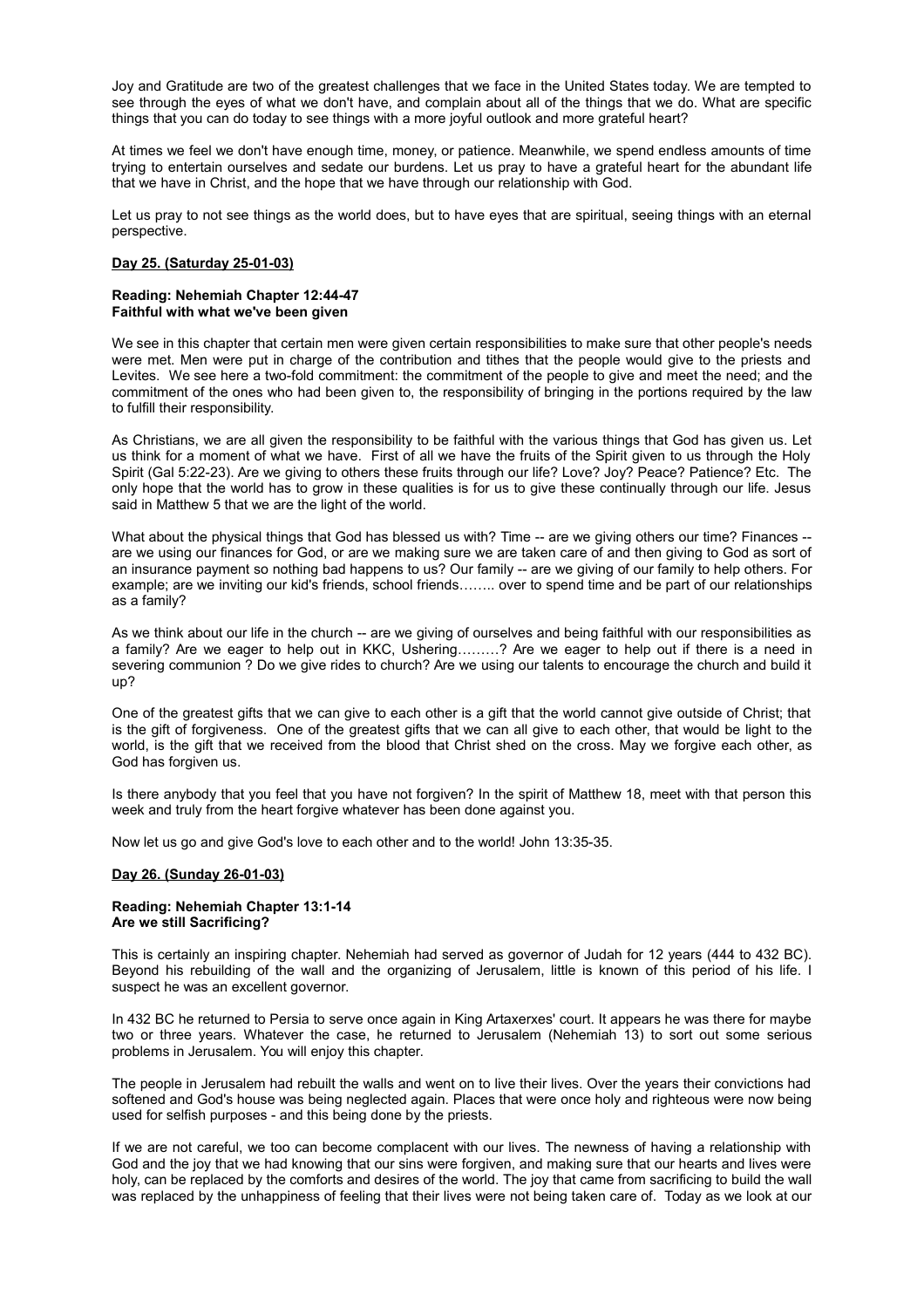own heart, we must ask ourselves if we are taking care of God's temple (our heart), and God's family (the church) with the same desire for holiness that we had when we first became a Christians.

Are we sacrificing with the same joy? Are we sacrificing more or less of our time, money, and heart? Are we seeking to build God's kingdom first, or are we first taking care of our life, waiting for the church to tell us what they need from us?

Jesus said in Matthew 6:33, "But seek first his Kingdom". Are we seeking ways to serve the Kingdom? Or are we depending on the Kingdom to seek us out, and take care of our needs? Are we waiting or seeking?

In Matthew 6:21, Jesus said, "For where your treasure is, there your heart will be also". What are some ways that we are putting our treasure in our relationship with God and his family?

Let us all make decisions to get back to a heart of sacrifice that will get our own heart in the place that it needs to be to put the Kingdom first in our lives.

#### **Day 27. (Monday 27-01-03)**

#### **Reading: Nehemiah Chapter 13:15-30 Remember Me**

As we read through chapter 13, we see Nehemiah's repeated desire to be remembered by God. This echoes in our minds and hearts as we remember the same desire that the penitent thief expressed to Jesus in Luke 23:42 while both were hanging on their crosses left to die. When the entire destiny of our future rests on the will of another, it puts us in a place of humility that will pierce our pride and crush our independence. To feel totally dependant on God is where we all need to strive to be, and yet we fight with all of our self-sufficient might to avoid.

Nehemiah had just finished a great work and had impacted the lives of the Israelites forever. He had poured out his life to be used by God and had worked side by side with God to accomplish one of the greatest tasks to date. Yet, his greatest longing, was not to be recognized by men, but to have God remember him and his life. When we remove ourselves from the battle we get insecure. So, we must stay in the battle.

As I think about my life, it is the times that I am the most dependent on God that I feel the sense of His Spirit involved in every aspect of my life. It is a place spiritually that we have the most security, and yet from a worldly point of view, it is a time that produces the most insecurity. We don't like to be busy. But when we are not working hard is when we get insecure in our relationship with God.

Let's look at some of the other times in the Bible that people have asked either God or others to remember them.

Genesis -- Joseph asking the cupbearer Judges 16:28 -- Samson 1 Samuel -- 1:11 -- Hannah Nehemiah 5:19, 13:14, 22, 31 -- Nehemiah Psalm 25:7 -- David Jeremiah 15:15 -- Jeremiah

We all want to be remembered. When people remember us it makes us feel important. When they don't remember who we are, we feel devalued and unimportant. When people remember our birthdays or special days, we feel special. We all desire to be important enough for people to remember who we are. We want to be remembered for being a great friend, a good mother or father, a responsible son or daughter, a caring neighbor, as well as just making a difference with the life that God has given to each of us. As we reflect on this, we must ask the questions "Have I been a great friend to anyone? Have I been a spiritual father or mother? Have I been a good son or daughter? Have I been a godly neighbor? Have I used my life to make a difference in eternity for others?"

How good are we at remembering others? Do we remember the people that have impacted our lives, and do we thank them. Do we see the value in others, or are we focused on whether others see the value in us? We all know how true Jesus' words are: "It is more blessed to give than to receive." Why then, are we so focused on what we get and not what we give? We are more joyful while giving of ourselves and impacting others lives, if only for a moment.

As we learn from Jesus, we see how he was always showing others how much he cared about them, yet rarely do we see the people in his life remember the challenges that Jesus was facing in his own life. Yet it's through the words of the scriptures that we try as hard as we can to remember what Jesus did. We take the Lord's Supper every week at our services to remember him, and pledge our commitment to him. The scriptures that we base our lives on are written through the Holy Spirit by those who remembered what Jesus did while on earth and wrote it down to give us faith.

The need for total dependence on someone else to remember us is a powerless position to be in - and precisely where God wants us to be in our relationship with him.